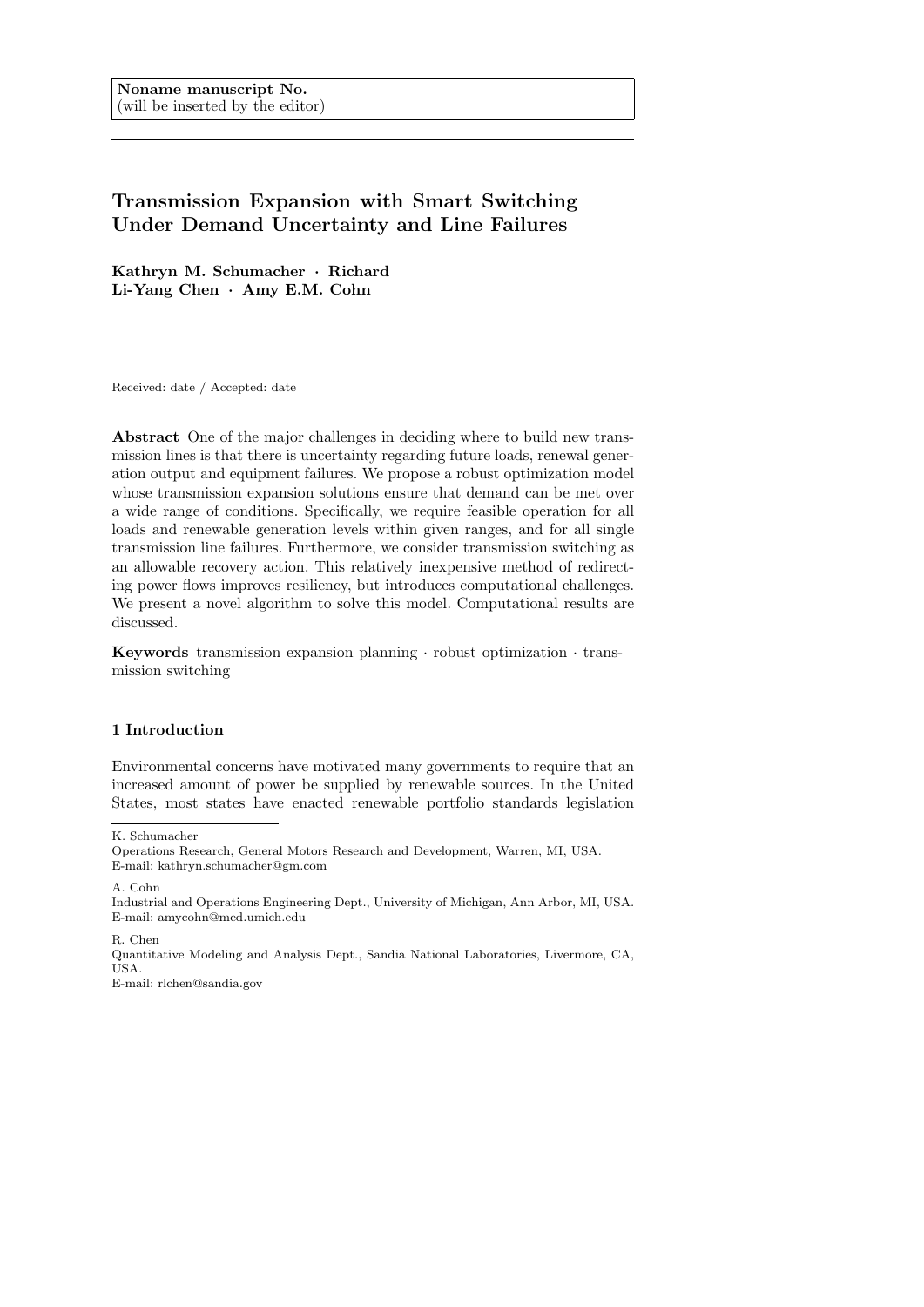which mandate the fraction of energy generation which must come from renewable sources [4]. Renewable generation has many environmental benefits, but these non-dispatchable sources of power pose a challenge for planners due to the uncertainty in their power output. Additionally, new trends in the areas of demand response, plug-in hybrid electric vehicles and distributed generation are changing the profile of electricity demand. There is uncertainty in the future demand levels, especially when planning over a long-time horizon. Methods for dealing with this uncertainty must be used when planning where to build new transmission lines.

Furthermore, as a society that is increasingly reliant on digital technologies, an uninterrupted power supply is as important as ever. Designing a system that is resilient to failures is critical. However, building new transmission lines to provide redundancy is very expensive. It is important that transmission expansion decisions be made intelligently so as to minimize the total investment costs while also ensuring that the system is robust to failure events. In response to a failure event, i.e., a contingency, it is important that a set of feasible actions be available to the operator that allow demand to be met, to prevent a blackout event.

Traditionally, the recovery actions available to the operator include the ability to change generator dispatch levels and influence transmission line power flows. To realize the goal of operating a system that is both resilient and efficient, transmission switching has been proposed as a an additional recovery action. Transmission switching refers to the practice of opening a circuit breaker on select transmission lines, effectively temporarily removing the transmission line from the network.

There is a paradox associated with the existence of any transmission line; the line provides a path on which power can be transmitted, but it also imposes a constraint on how power can be transmitted along other transmission lines. In situations where that constraint is acting as a bottleneck, transmission switching can help direct the flow of power to where it is needed. Transmission switching enables transmission lines to be treated as dynamic resources rather than static resources, thereby increasing system flexibility.

As some critics of transmission switching have noted, existing circuit breakers are intended to be used rarely, primarily to de-energize a line that must be repaired. The practice of using circuit breakers as a controllable element may require additional investment in equipment that is designed to be used repeatedly and is remotely controllable. The problem we consider here is thus how to make decisions about where to build new transmission lines and where to build new transmission switching equipment. We seek to solve a robust version of the problem where the total investment cost is minimized, and feasible operation is guaranteed for all contingencies and demands within the defined uncertainty sets, given that transmission switching may be used as a recovery action.

The structure of this paper is as follows. In Section 2 we review the relevant literature. In Section 3 we formally define the deterministic transmission expansion problem and develop the robust counterpart. In Section 4 we describe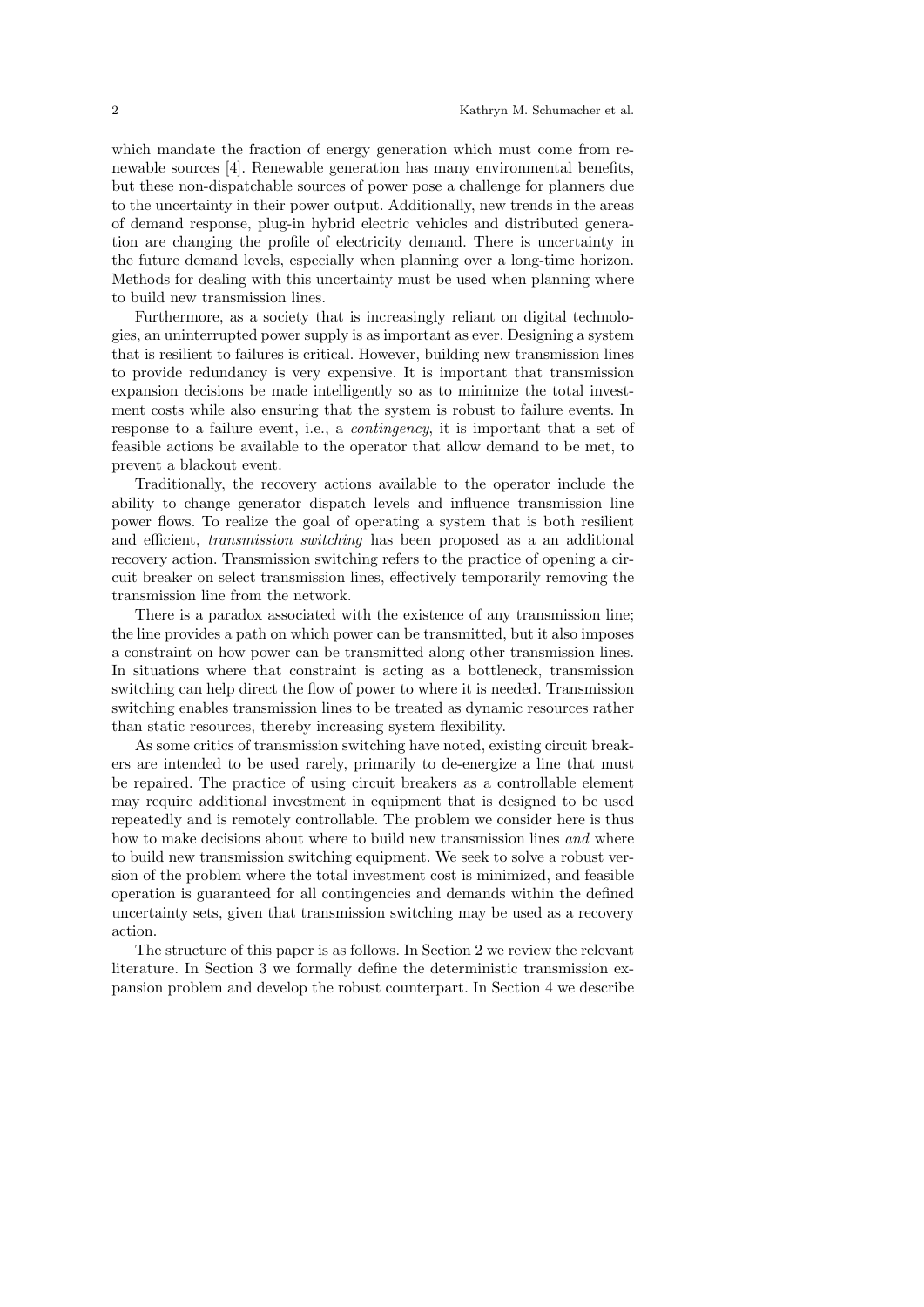how a cutting plane algorithm could be used to solve the robust transmission

expansion problem, describe the development of an *oracle* which returns an unsurvivable contingency-demand pair given an investment solution, and describe how the oracle can be utilized in the cutting plane algorithm. Computational results are presented in Section 5. Finally, Section 6 contains concluding remarks and future work.

# 2 Literature Review

Transmission expansion planning has been a rich area of research for several decades. In most early works, only dispatchable conventional generation is considered (i.e., uncertain renewable energy is not included) and demand forecasts are assumed to be accurate. Latorre et al. [22] and Romero el al. [27] review several types of deterministic models for the transmission expansion planning problem.

More recently, there has been interest in incorporating uncertainty into the transmission expansion optimization models. A review of the transmission expansion area in general, including a presentation of a few models which incorporate uncertainty, is provided in [30].

Several studies have used stochastic methods to deal with uncertainty in renewable generation and/or the demand for power. Hemmati et al. [16] and Yu et al. [36] consider a transmission expansion planning problem where there is uncertainty in both the demand and the power generated at wind farms. In both works, the authors assume that demand is normally distributed and that wind speeds are distributed according to a Weibull distribution, and they use a Monte Carlo simulation to approximate the probability distribution for the power output at the wind turbine generators. Yu et al. [36] present a chance constrained formulation in which the model seeks a minimum cost expansion plan where the probability of meeting demand is at least equal to a specified threshold. They suggest a genetic algorithm which can return a heuristic solution to the chance constrained formulation. Hemmati et al. [16] propose a multi-objective model to solve for a transmission expansion solution that simultaneously minimizes investment cost, maximizes social welfare, and minimizes loss-of-load. They suggest a particle swarm algorithm to solve the proposed model. One downside of the approaches proposed in [16] and [36] is that the Monte Carlo simulations required to generate the wind power probability distribution are computationally intensive.

López et al. [24] present a model that solves for both transmission and generation expansion decisions when there is uncertainty in demand. This model seeks to minimize the expected cost of both investment costs and operational costs. A set of possible demand scenarios and their probabilities are assumed to be given.

In contrast to stochastic optimization methods that require knowledge of probability distributions, which are generally difficult to ascertain, robust op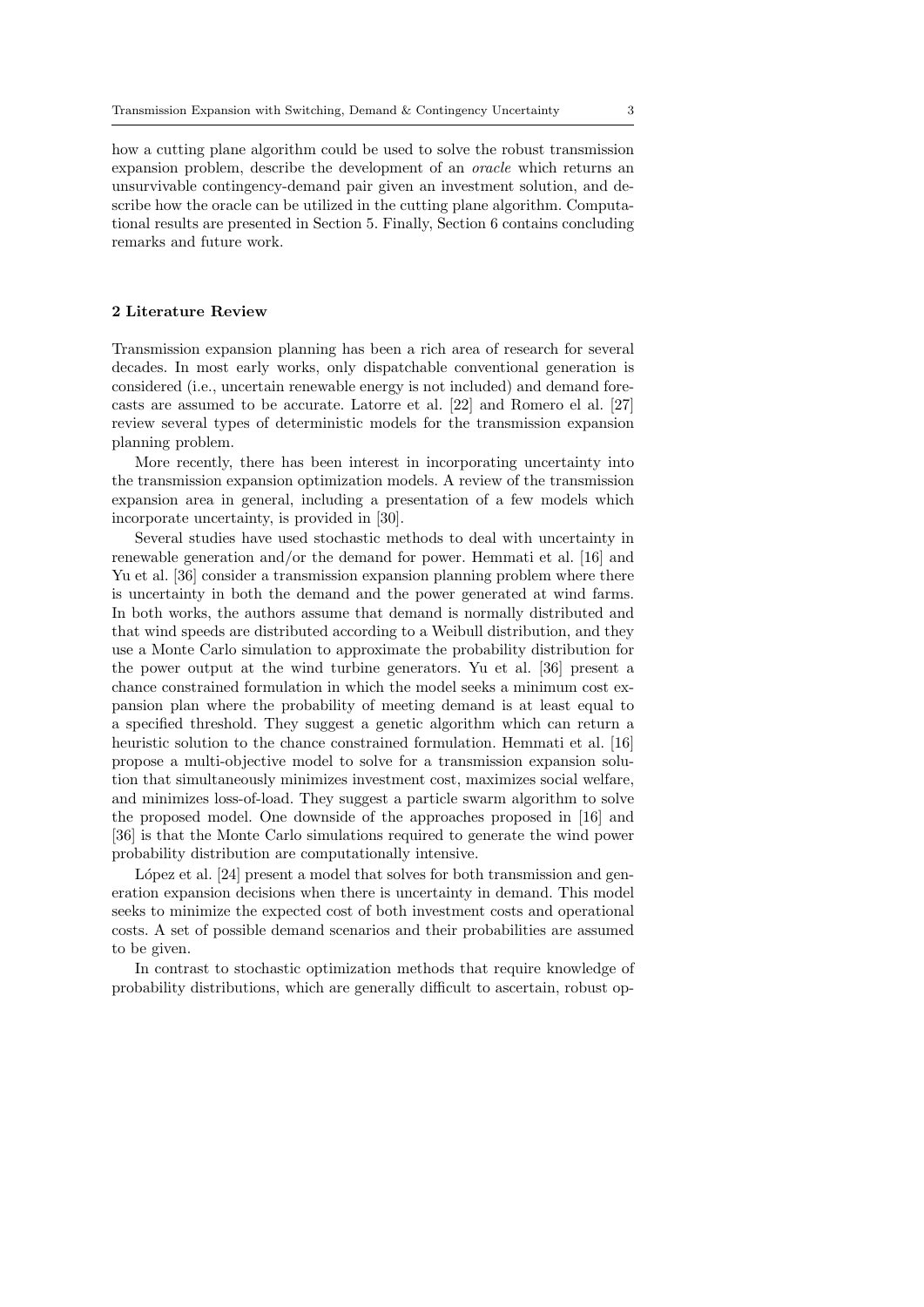timization has been used to solve for transmission expansion solutions that are feasible for a variety of demand and/or renewable generation conditions.

Wu et al. [33] propose a robust model of transmission expansion where only uncertainty in demand is considered. The authors use a box uncertainty set for the demand (i.e., an 'interval model'). They propose a branch-and-bound procedure to solve for the worst case demand for a given expansion plan, and use this routine within a Greedy Randomized Adaptive Search Procedure (GRASP) to solve for a heuristic transmission expansion solution.

Yu at al. [35] apply the Taguchi's Orthogonal Array Testing (TOAT) method to the transmission expansion planning problem where there is uncertainty in both renewable energy output and demand. The authors use a box uncertainty set for both demand and renewable generation. TOAT is used to identify a subset of scenarios which are representative of the set of all possible scenarios, as defined by the extreme points of the box uncertainty set. The authors demonstrate that by using only these representative scenarios within a genetic algorithm, they can identify an expansion solution that is robust for most values in the uncertainty set, though it is not guaranteed to be feasible for all demand and renewable generation in the uncertainty set.

Jabr [17] propose a traditional robust model for transmission expansion where there in uncertainty in both renewable generation and loads using two different types of uncertainty sets: a box uncertainty set and a budget uncertainty set. The author proposes a Benders' decomposition procedure. The method that we propose here is similar in spirit to that proposed in [17], although we additionally include uncertainty in line failures, as well as transmission switching as a recovery action.

Outside of traditional stochastic programming or robust optimization frameworks, Silva et al. [29] capture the tradeoff between cost and reliability in a transmission expansion model with demand uncertainty by setting objective coefficients that weight these opposing goals. The authors propose a genetic algorithm solution to find the optimal expansion plan with respect to these weights. The authors allow demand to vary within a range defined by upper and lower bounds. A limitation with the approach proposed in [29] is that it may be difficult in practice to assign appropriate weighting coefficients that allow cost and reliability to be compared in the same units.

An alternative source of uncertainty that has been considered in the transmission expansion literature is the possibility of component failures. Alguacil et al. [1] propose a model for the transmission expansion problem which is robust to intentional line failures. Romero at al. [25] propose a tabu search algorithm to solve the problem of where to add line capacities, as well as generation capacities and spare transformers, in order to ensure that feasible operation is possible in response to a terrorist attack. Choi et al. [5] employ network cut-set constraints to relate probability distributions on the availability of individual components to measures of system-wide resiliency. The authors use this relationship to formulate constraints in a model which seeks a minimum cost transmission expansion which satisfies resiliency criteria. In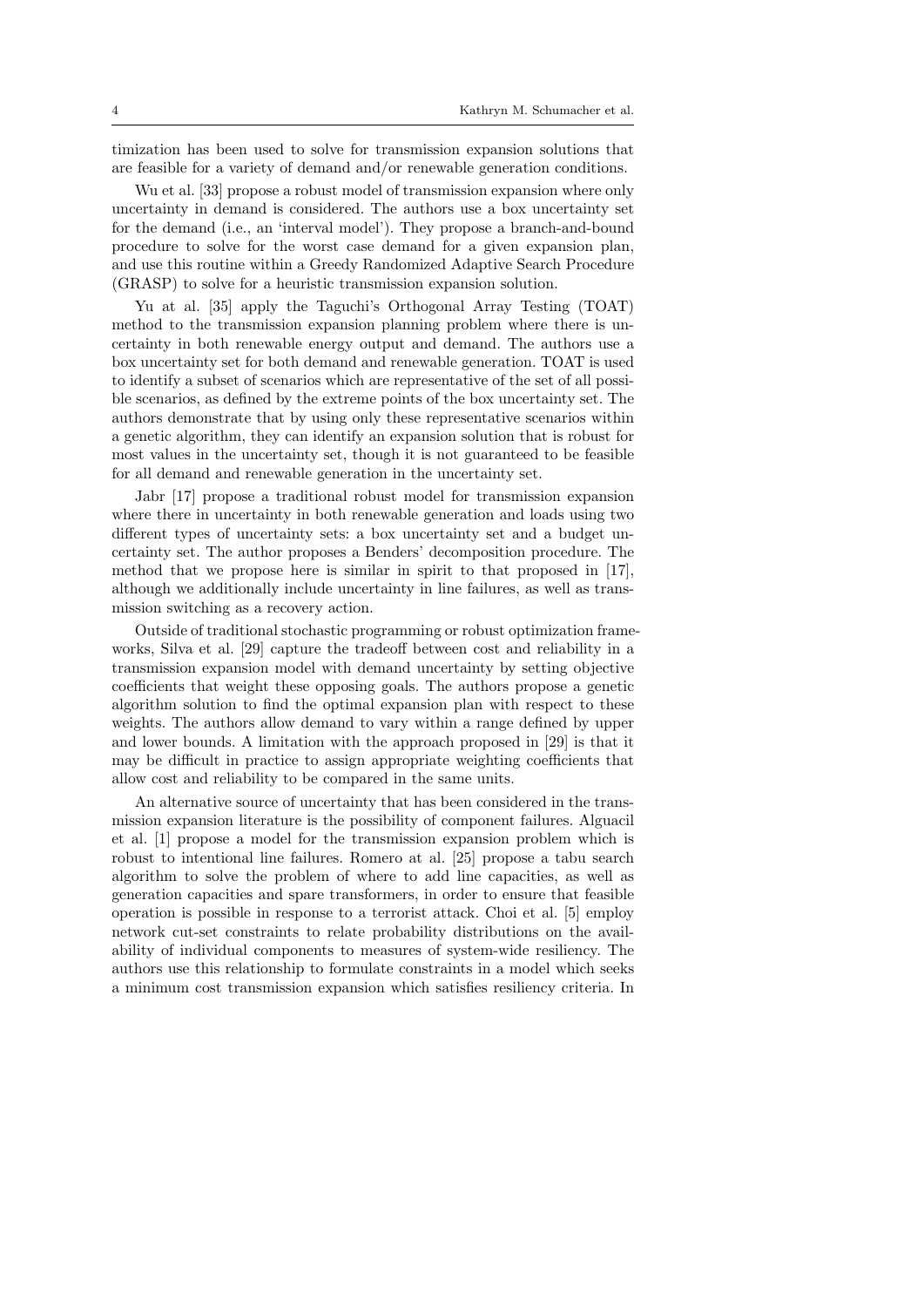these works, demand and renewable generation are assumed to be deterministic, and transmission switching is not allowed.

The value of transmission switching has been demonstrated in several papers. Fisher et al. [8], Hedman et al. [13], Hedman et al. [14], Khanabadi et al. [19] and Khodaei and Shahidehpour [20] show how transmission switching might be used to reduce the cost of committing or dispatching generators. Shirokikh et al. [28] present a method of choosing transmission switching actions that minimize generator dispatch costs while ensuring that conditional value at risk constraints are met which would limit the losses in response to contingency event. The authors assume that switching decisions are made prior to the realization of a contingency event and cannot be changed in response to a contingency.

In other works, transmission switching has been shown to be valuable as a corrective action to improve response to a contingency event. In addition to discussing the market implications of transmission switching, Hedman et al. [15] explore how transmission switching might be used to improve resiliency. Li et al. [23] proposed a method for determining the optimal switching actions for the sole purpose of ensuring resilient operation in response to a contingency event.

Several authors have investigated how the transmission expansion problem might be modified to incorporate transmission switching. Khodaei et al. [21] present an algorithm for solving for the minimum cost transmission and generator expansion decisions where transmission switching is employed to reduce dispatch costs. The authors require that the investment solution be feasible for a small set of contingencies, where switching decisions cannot be changed in response to a contingency. The authors use a Benders' decomposition procedure where transmission switching decisions are in the master problem, which is similar to the approach we propose. However, we employ a procedure for dynamically generating switching variables for the master problem on an asneeded basis which allows us to consider a larger set of contingencies, and to additionally consider uncertainty in demand.

Villumsen et al. [32] propose a column generation approach to solving the transmission expansion and switching equipment investment problem when transmission switching is allowed and demands, generator capacities and generator costs are stochastic. The authors in [31] propose a model of the transmission expansion problem when transmission switching is used in response to high wind penetration scenarios.

A problem related to the robust transmission expansion planning problem is that of identifying a worst case event from within the defined uncertainty set for a given expansion solution. This problem is especially interesting when it is assumed that the operator has the ability to react optimally to the event once it has occurred. Neglecting the demand uncertainty and considering only uncertainty in possible line failures, this type of optimization problem is an interdiction problem. Arroyo and Fernández [2], Delgadillo et al. [7] and Zhao and Zeng [37] propose methods for solving this power grid interdiction problem where transmission switching is used as a recovery action. Our proposed ap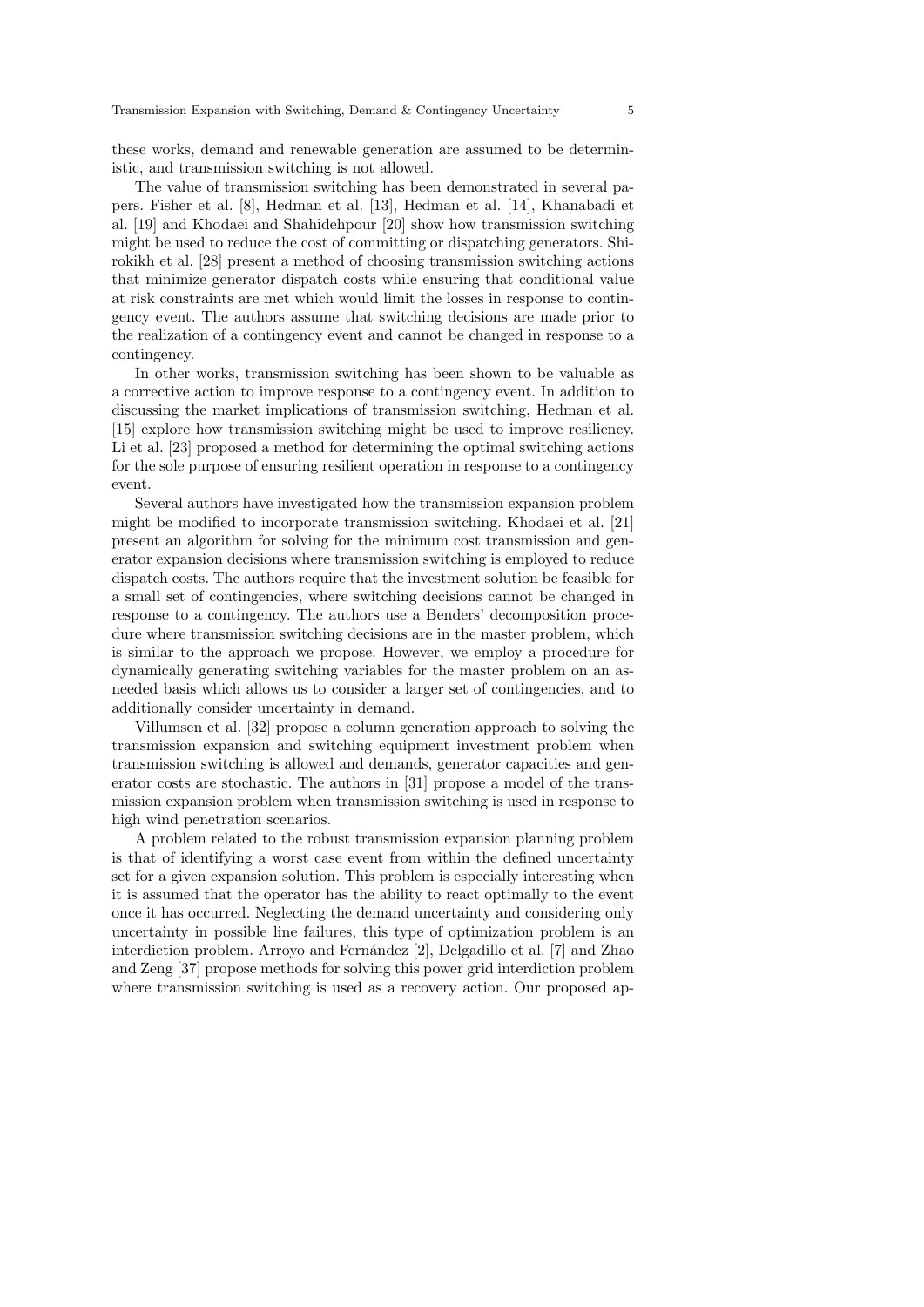proach for solving the oracle described in Section 4.2 extends these previously published methods by identifying a worst-case combination of contingency and demand events for a given investment solution. Additionally, the network expansion problem adds a level of complexity to the already challenging power grid interdiction problem since interdiction analysis is a prerequisite to the network optimization problem.

In summary, other authors have considered the transmission expansion planning problem with transmission switching, or with uncertainty due to contingency events, or uncertainty in demand or renewable generation, but our contribution is to explore novel solution methodologies when all of these complicating factors are considered simultaneously.

# 3 Problem Definition

We seek an optimal investment solution which determines where new transmission lines should be built and on which lines transmission switching equipment should be installed. The objective is to minimize the total investment cost while ensuring that it is possible to recover from any single transmission line failure and any set of instantaneous demands and renewable generation levels in the defined uncertainty set.

In this section we formally define the robust transmission expansion and switching equipment investment problem. In Section 3.1 we first explain the assumptions that we make in constructing our model. In Section 3.2 we define the deterministic problem, where the transmission line failures (i.e., contingency) and demand vector are given. In Section 3.3 we present the robust counterpart of the deterministic problem, where the contingency and demands/renewable generation vectors may take on any value within their respective uncertainty sets. In Section 3.4 we derive the formulation of the robust counterpart as a linear mixed-integer program (MIP) with an exponential number of constraints. In Section 4, we describe how this MIP formulation can be decomposed and solved via a constraint generation procedure.

# 3.1 Assumptions

To manage the tradeoff between accuracy and solvability, we make the following assumptions when formulating our model.

- A set of candidate transmission lines is given.
- Our investment decisions are binary; for each line in the set of candidate transmission lines, we decide whether or not that line should be built.
- Transmission switching equipment may be installed on any line. There is a binary decision for each transmission line to determine whether transmission switching equipment should be installed, including both existing and candidate lines. We assume that switching equipment is not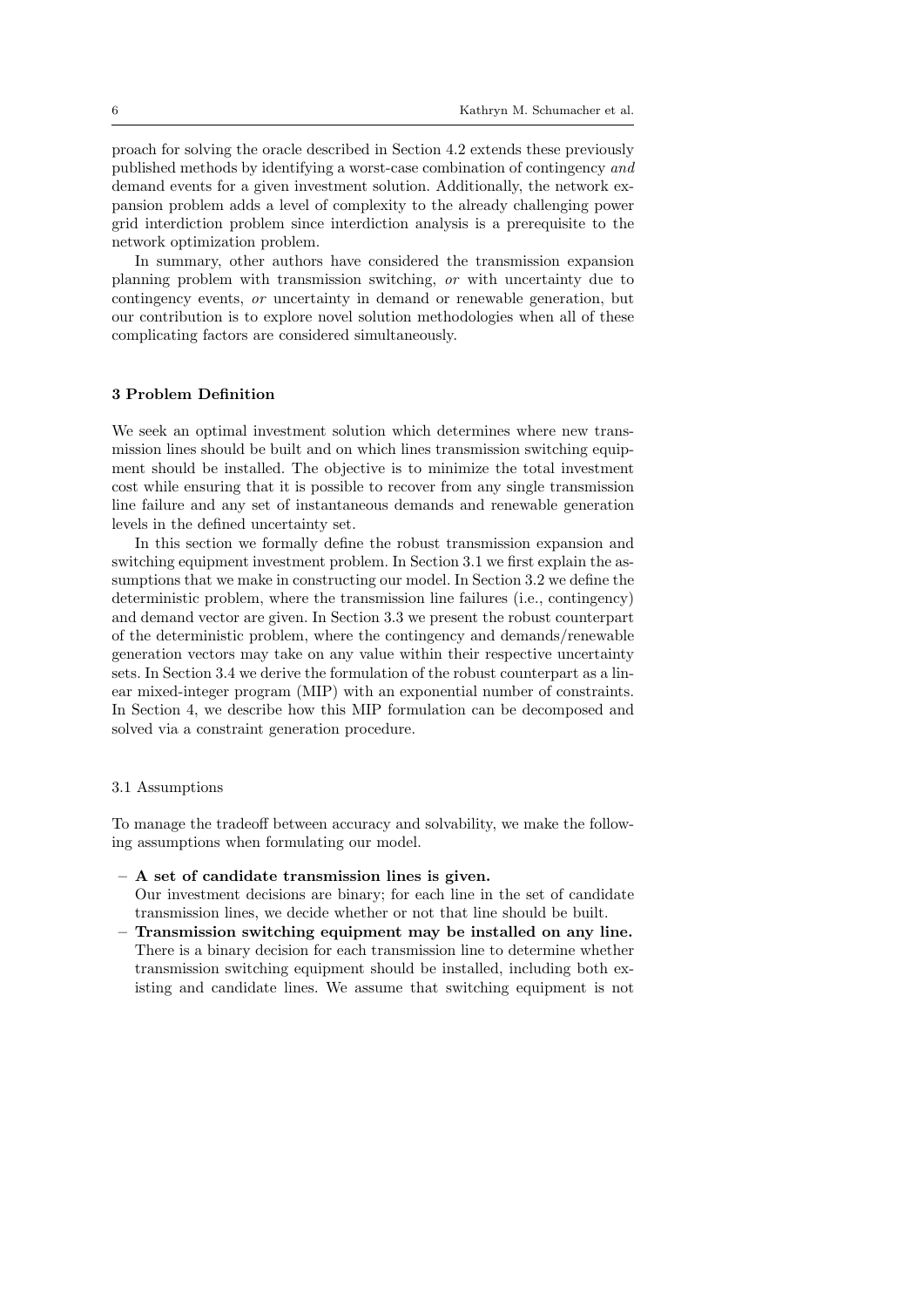currently installed on any line, but this assumption could easily be modified by fixing the values of certain binary variables.

– Transmission lines are the only components which may fail. Given the critical nature of transmission lines and the exposure of these lines to weather events, fallen trees, etc., we only consider transmission line failures in contingency events. However, the model presented here may be generalized to include failures of generators as well. Failures in both existing and new transmission lines are considered.

# – Renewable generation is treated as negative demand.

Renewable generation is non-dispatchable, meaning that the output cannot be fully controlled by the operator, as availability depends on weather conditions. Typically the only control that the operator has over the renewable generation sources is that excess generation can be curtailed. In our model we assume that renewable generation is always used and never curtailed, but this assumption could easily be relaxed by adding a curtailment decision variable for each renewable generator in the operator's response to a contingency-demand event. The methods presented here are still valid if curtailment is modeled. Because both renewable generation and demand are out of the operator's control, in our model renewable generation is treated the same as negative demand. In the remainder of this paper, the term demand is used to refer to both true demand and renewable generation.

# – Demand values belong to a box uncertainty set.

This uncertainty set on the demand parameters is defined by a lower bound and an upper bound for each node. Our goal is to ensure feasible operation in the event that any demand value within this range is realized. The choice of the demand uncertainty set is influenced by the planners intended planning horizon. A larger planning horizon may necessitate the use of a wider bounds on the demand uncertainty, due to projected population growth or greater uncertainty. The process for determining the appropriate uncertainty set is out of scope for this paper. However, we note that we have chosen to use a box uncertainty set because it is relatively simple. A planner, without access to complex forecasting models may still be able to estimate lower and upper bounds on the power demand/renewable generation at each node based on expert judgement.

# We use the direct current power flow (DCPF) approximation.

We employ a linear approximation of the power flow equations which govern how power flows through the transmission network. This DCPF modeling assumption is commonly used in the academic literature and in industry  $([15]).$ 

# – We seek to minimize investment cost, and neglect operational costs.

Our goal is primarily to understand where new transmission lines and transmission switching equipment should be installed in order to ensure that feasible operation is possible under all events in our defined uncertainty set. Therefore, in our objective function we include the investment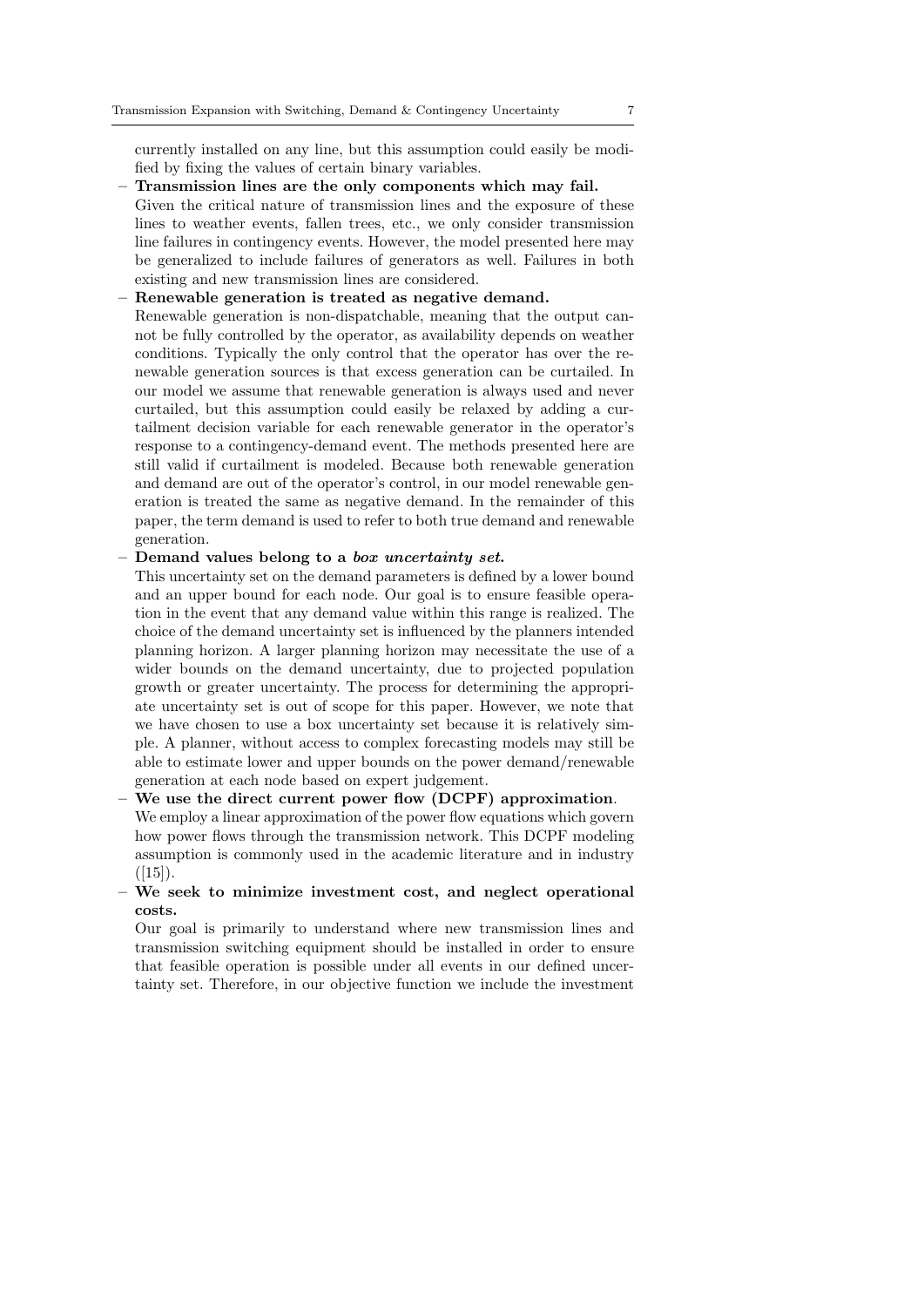costs of building new transmission lines or switching equipment, but neglect the operational costs. For shorter planning horizon, investment costs may be considered to be large relative to operational costs, so operational costs are often neglected in the transmission expansion planning literature to ([6], [3], [26]). For longer planning horizons where the operational costs are considered significant, expansion models need to appropriately weight generator dispatch costs for different realizations of demand in the objective function. Due our assumption that a probability distribution on demand is not available and our focus on transmission investment, we have chosen not to model operational costs.

# – Transmission is the dominant limitation, not generator commitments.

In our robust formulation, we are primarily interested in making transmission investments that ensure feasible operation for any realization of demand and contingency within the uncertainty set. We assume that during these extreme events, generators are committed appropriately, and lower bounds on generator outputs are not a constraint. Upper bounds are still imposed. This assumption is commonly made in long-term transmission expansion problems ([27]). Transmission is assumed to be the dominant limitation, and so ramping and startup/shutdown constraints on generator operation are relaxed.

# – Only transmission investment decisions are considered.

The only investment decisions in our model are decisions about whether to build new transmission lines and transmission switching equipment. We are particularly interested in understanding the interaction between transmission investment and transmission switching decisions, as this can help us understand the value of transmission switching as a recovery action. Power system expansion models often include generation expansion decisions. As future work, this model could be extended to include generation expansion decisions as well.

# – The order in which equipment is installed is not considered.

In practice, transmission equipment is installed in a staged way. However, given that we already have included complexities such as uncertainty in demand, renewable generation, and line failures and transmission switching, we have elected not to additionally include a time component in our model, as this would require a major increase in the dimension of the problem. Instead, we seek to solve for the total set of new equipment that would minimize investment costs and satisfy demand within the given uncertainty sets, where the definition of the uncertainty sets be based on a particular planning horizon. The problem of determining the optimal order in which to install this equipment is out of scope for this paper, but would be an interesting problem to consider in future work.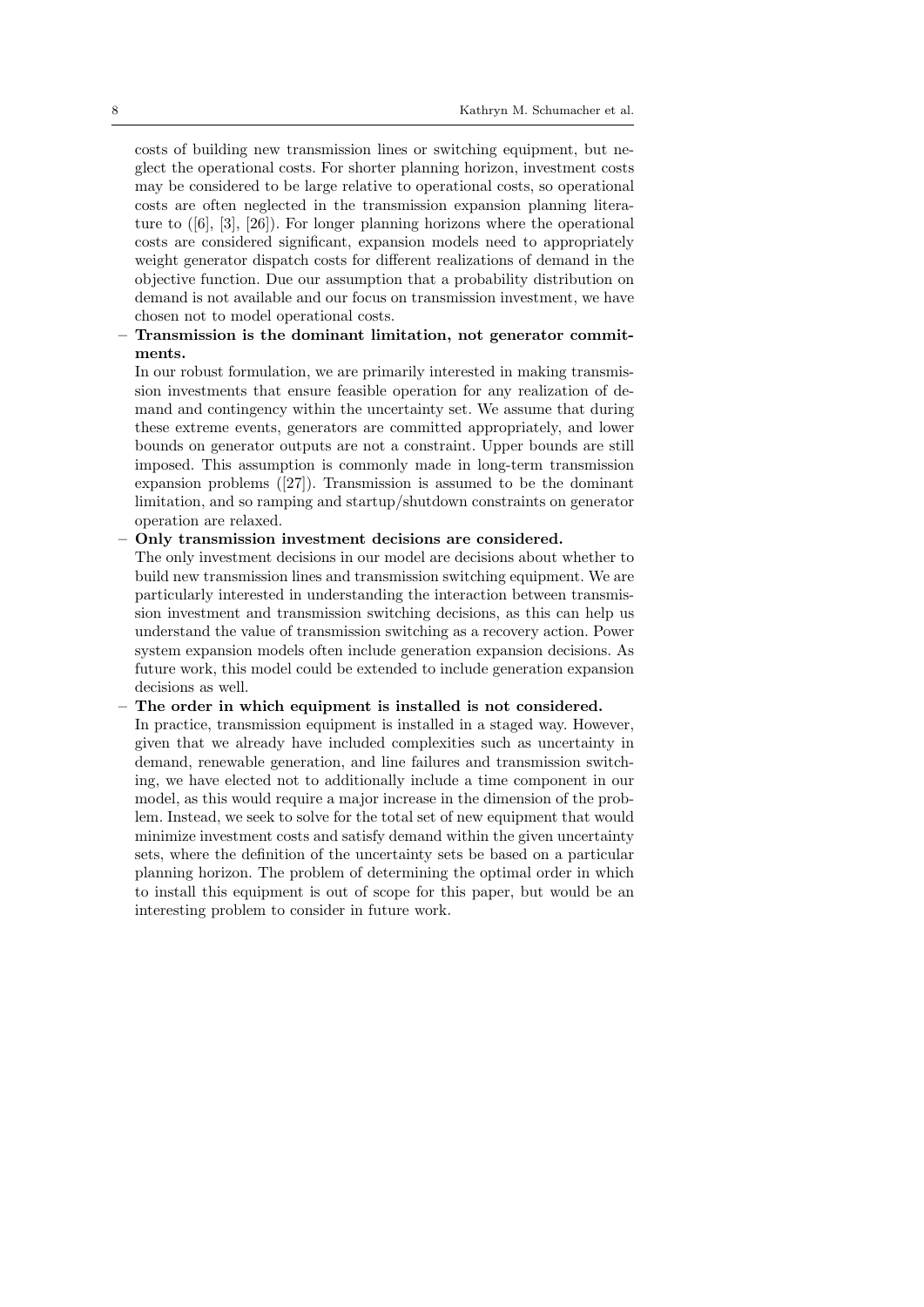# 3.2 Deterministic Problem

We first formulate the deterministic problem in which there is no uncertainty in the parameter values; the failure state of all transmission lines is known and the set of nodal demands is known. In this formulation, the binary vector  $\bar{c}$  indicates which transmission lines are contained in the given contingency.  $\bar{c}_e = 1$  indicates that transmission line e has failed and is not available, and  $\bar{c}_e = 0$  indicates that transmission line e is available. Additionally, the vector  $\bar{d}$  indicates the known demands. Demand  $\bar{d}_i$  at node i could either be positive, indicating true demand, or negative, indicating the level of renewable generation at the node. These vectors  $\bar{c}$  and  $\bar{d}$  will later be allowed to vary within a defined uncertainty set, but for now we assume that these vectors are known.

We note that realistically, the investment decisions must be made before the uncertain contingency and demands are known, and the operating decisions (which we represent by variables  $y$  and  $w$ ) are made in response to the realization of the contingency-demand event. However, in this initial deterministic model where the contingency and demands are known, this distinction of decisions made before and after the realized uncertainty is irrelevant.

The full explicit formulation of the deterministic problem is defined in the Appendix. The compact formulation is defined here using the following vector variable definitions:

- $x$  vector of binary transmission expansion and switching equipment installation decisions. Transmission expansion decisions are made for each line in a set of candidate transmission lines, and transmission switching equipment investment decisions are made for all transmission lines, both existing and candidate.
- $y$  vector of operating decisions including generator outputs, line flows, nodal phase angles, and net power injection at each node.
- w vector of binary transmission switching decisions.

The compact deterministic problem is as follows:

$$
\min_{x,y,w} b^T x \tag{1a}
$$

$$
s.t. \quad Fx \le f \tag{1b}
$$

$$
Ay + Bw + Cx \le h + H\bar{c}
$$
 (1c)

$$
Ry = E\bar{d} \tag{1d}
$$

 $x, w$  binary (1e)

The objective (1a) minimizes the total investment cost of both building new transmission lines and installing new transmission switching equipment. Constraint set (1b) represents constraints on only the investment decisions. These constraints might include a limit on the number of transmission lines that can be built in total or on any particular right-of-way. Constraint set (1c) represents the operational constraints including limits on generator outputs and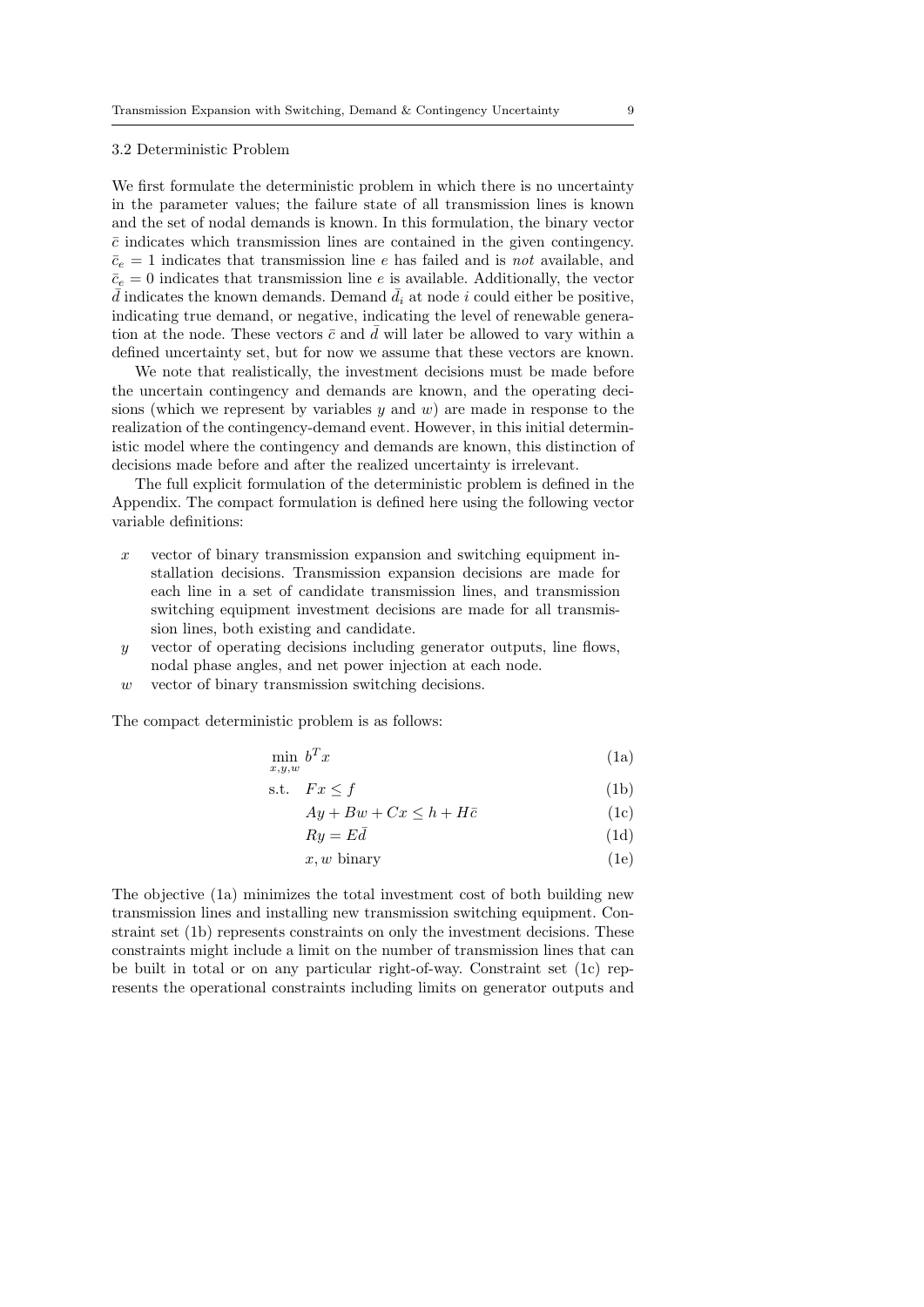line capacities, DCPF equations, and power flow conservation. Constraint set (1d) requires that the net power flow out of any particular node is equal to the demand at that node.

#### 3.3 Robust Counterpart Definition

The robust counterpart of the proposed deterministic problem (1) treats the contingency vector  $c$  and the demand vector  $d$  as uncertain parameters. The vectors c and d are known to belong to uncertainty sets  $\mathcal C$  and  $\mathcal D$ , respectively. The goal is to solve for a transmission investment solution  $x$  such that there exists a nonempty set of feasible recovery operational actions for any  $c \in \mathcal{C}$ and  $d \in \mathcal{D}$ . That is, we seek to identify a transmission investment solution x such that, for any  $c \in \mathcal{C}$  and  $d \in \mathcal{D}$ , there exists at least one set of feasible operations decisions  $y$  and switching decisions  $w$ . More formally, the robust formulation is stated as follows.

$$
\min_{x} b^T x \tag{2a}
$$

$$
s.t. \quad Fx \le f \tag{2b}
$$

 $\mathcal{F}(x, c, d)$  nonempty  $\forall c \in \mathcal{C}, d \in \mathcal{D}$  (2c)

$$
x \text{ binary} \tag{2d}
$$

where

$$
\mathcal{F}(x, c, d) = \begin{cases} Ay + Bw \leq h + Hc - Cx \\ Ry = Ed \\ w \text{ binary} \\ y \text{ unbounded} \end{cases}
$$

We assume that the uncertainty set of contingencies  $\mathcal C$  contains all contingencies of size 1 or 0. That is,  $C = \{c \in \{0,1\}^{|\mathcal{E}|} : e^T c \le 1\}$ , where  $\mathcal{E}$  represents all existing and candidate transmission lines and  $e$  is an appropriately sized unit vector.

For the demand uncertainty set  $D$ , we use a box uncertainty set. That is, the demand (and/or renewable generation) at each node is allowed to vary within predefined upper and lower bounds. Let  $\mathcal N$  be the set of all nodes, and  $L_i$  and  $U_i$  be the lower and upper bounds on the demand for node i, respectively. Thus,  $\mathcal{D} = \{ d \in \mathbb{R}^{|\mathcal{N}|} : L_i \leq d_i \leq U_i \ \forall i \in \mathcal{N} \}.$ 

In its current form, (2) is difficult to solve directly. Thus, in Section 3.4 we show that (2) can be formulated as a single-level MIP with an exponential number of variables and constraints.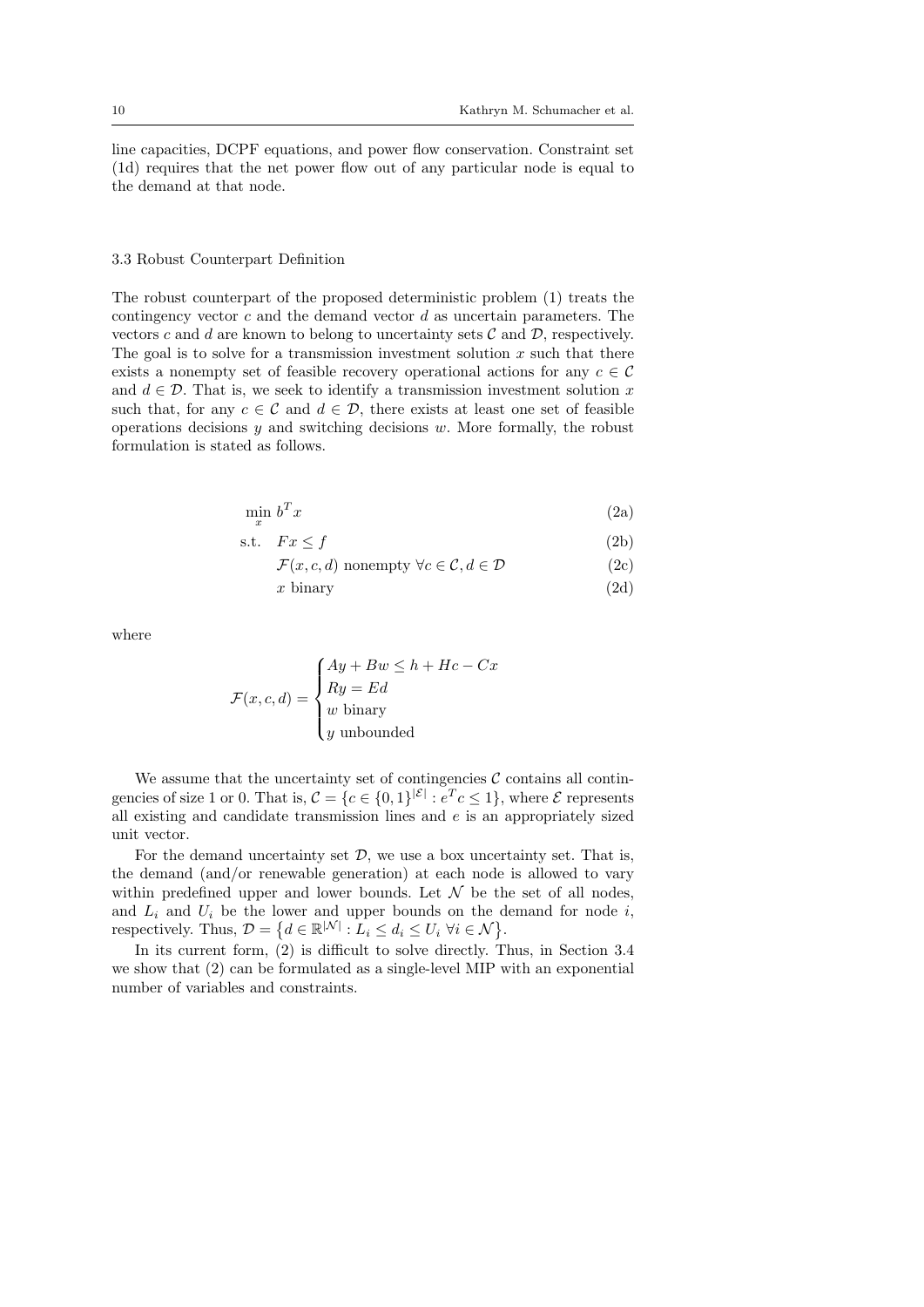#### 3.4 Robust Counterpart Reformulation

Given a particular investment solution  $x$ , contingency  $c$  and demand vector d, the operator may choose a set of operational decisions  $y$  and a switching configuration w to best respond to the particular contingency-demand event. However, the existence of binary switching variables  $w$  makes the robust formulation much more complex, so for the moment let us assume that the switching configuration  $w$  is fixed a priori. The operator then must choose a set of operational decisions  $y$  that are feasible for the following fixed-switching recovery problem:

$$
SP(x, w, c, d) = \min_{y} 0
$$
\n(3a)

$$
\text{s.t.} \quad Ay \le h + Hc - Bw - Cx \tag{3b}
$$

$$
Ry = Ed \qquad \qquad (\eta) \qquad (3c)
$$

The dual of (3) is as follows:

$$
S^{D}(x, w, c, d) = \max_{\phi, \eta} \phi^{T}(h + Hc - Bw - Cx) + \eta^{T}Ed
$$
\n(4a)

$$
s.t. \tA^T \phi + R^T \eta = 0 \t\t (y) \t\t (4b)
$$

$$
\phi \le 0 \tag{4c}
$$

The solution  $\phi = 0, \eta = 0$  is feasible for (4) for any A and R, thus (4) is feasible for any inputs  $x, w, c$  and d.

If (4) has an optimal objective value equal to 0, then a feasible solution exists for the fixed-switching recovery problem (3). Otherwise, (4) is unbounded, and (3) does not have a feasible solution.

For a given investment solution  $x$  and switching configuration  $w$ , formulation (4) can be modified to find contingency and demand vectors that make the fixed-switching recovery problem infeasible by letting  $c$  and  $d$  become variables which may take any value within their respective uncertainty sets. If c and d become variables, (4) becomes the following optimization problem.

$$
R(x, w) = \max_{d,c,\phi,\eta} \phi^T (h + Hc - Bw - Cx) + \eta^T Ed
$$
 (5a)

$$
s.t. \quad A^T \phi + R^T \eta = 0 \tag{5b}
$$

$$
\phi \le 0 \tag{5c}
$$

$$
c \in \mathcal{C} \tag{5d}
$$

$$
d \in \mathcal{D} \tag{5e}
$$

If the optimal objective value  $R(x, w)$  is infinity, then a contingency-demand pair has been identified which causes (3) to be infeasible. However, (5) contains bilinear terms in the objective function and thus in its current form, it is not easy to solve.

Since the uncertainty set  $\mathcal D$  can be expressed with a linear system of constraints which are disjoint with the other constraints (5b)-(5d), the optimal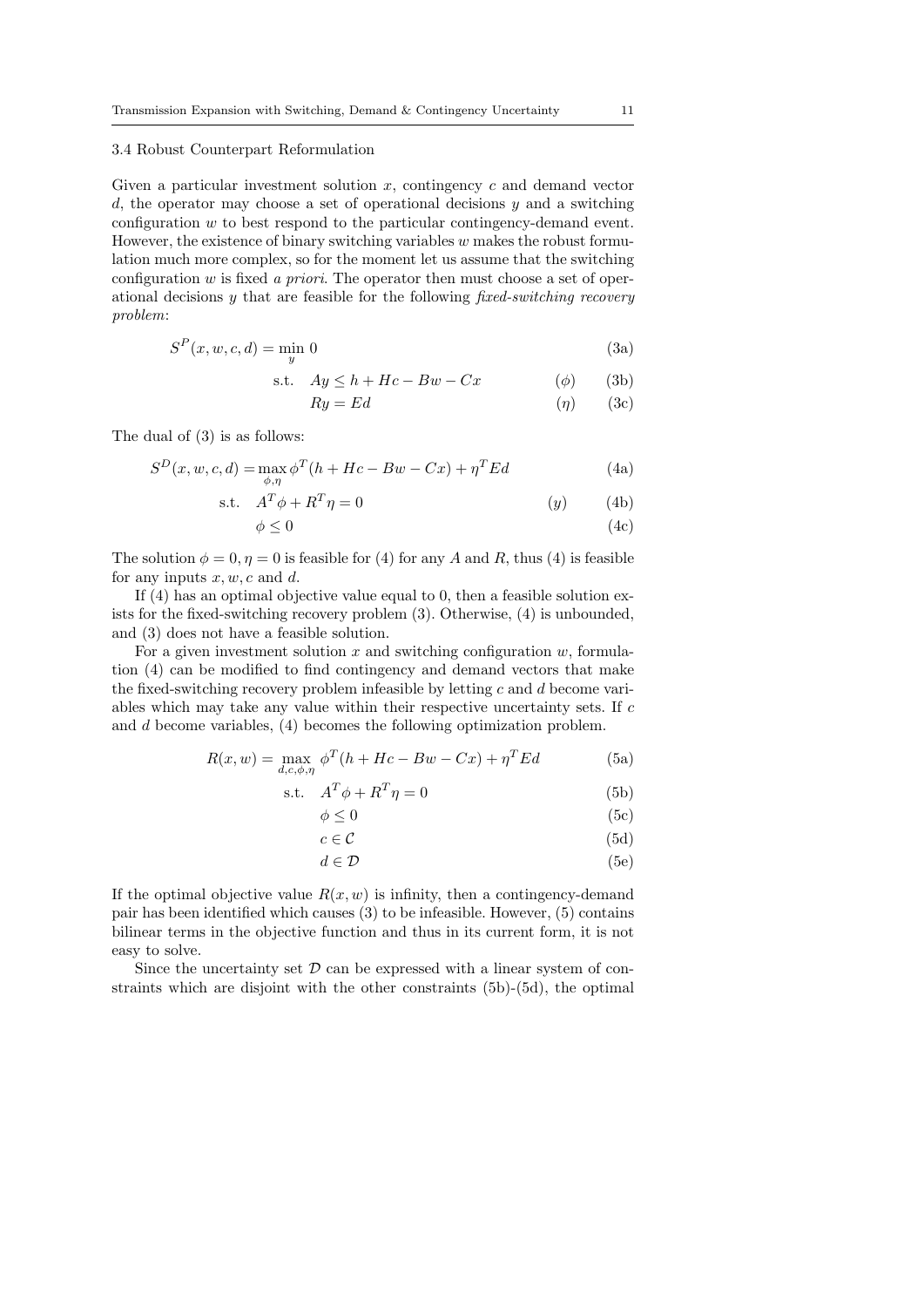solution for d for (5) will be an extreme point of the polyhedron  $\mathcal{D}$  ([17]). Furthermore, the optimal solution for  $(\phi, \eta)$  for (5) must be an extreme point or extreme ray of the feasible region defined by constraints (5b)-(5c), for the same reason.

Let  $ext(\mathcal{D})$  represent the set of extreme points of the polyhedron  $\mathcal{D}$ . Additionally, let  $\mathcal V$  represent the set of extreme rays of the feasible region of (4), and let  $X$  represent the set of extreme points of the feasible region of (4). Given that the constraints (5b)-(5c), (5d) and (5e) are disjoint from each other in the sense that they do not contain any common variables, and that the sets  $\mathcal{X},$  $V$ ,  $ext{ext}(D)$  and C all contain a finite number of elements, (5) can be rewritten as the following combinatorial optimization problem:

$$
R(x, w) = \max_{(\phi, \eta) \in \mathcal{X} \cup \mathcal{V}, d \in \text{ext}(\mathcal{D}), c \in \mathcal{C}} \{ \phi^T(h + Hc - Bw - Cx) + \eta^T Ed \} \tag{6}
$$

If the optimal objective value  $R(x, w) = 0$ , then there exists a feasible solution to the fixed-switching recovery problem (3) for all  $d \in \text{ext}(\mathcal{D})$  and  $c \in \mathcal{C}$  for the particular investment decisions  $x$  and switching recovery decisions  $w$ .

However, what we are really interested in is whether, for all  $d \in ext(\mathcal{D})$ and  $c \in \mathcal{C}$ , there exists a feasible solution to the recovery problem where switching is not fixed but allowed to be chosen in response to each  $(c, d)$  pair. Or, put another way, whether there exists at least one switching configuration for each contingency-demand pair for which there exists a feasible solution to the fixed-switching recovery problem.

Let  $i(c)$  be a function that maps the contingency c to its corresponding index in the set C. That is, for any  $c \in \mathcal{C}$ ,  $i(c) \in \{1, 2, ..., |\mathcal{C}|\}$ . Similarly, let  $j(d)$  be a function that maps a demand vector d which is an extreme point of the set D to its corresponding index in ext(D). That is, for any  $d \in ext(D)$ ,  $j(d) \in \{1, 2, ..., |\text{ext}(\mathcal{D})|\}.$ 

For a given  $x$ , the requirement that there must exist a switching configuration  $w^{i(c),j(d)}$  for all  $d \in \text{ext}(\mathcal{D})$  and  $c \in \mathcal{C}$  that enables the fixed-switching recovery problem to be feasible can be expressed as follows:

$$
\exists w^{i(c),j(d)} \forall c \in \mathcal{C}, d \in \text{ext}(\mathcal{D}): R(x, w^{i(c),j(d)}) = 0
$$

Thus, the formulation of the robust counterpart of the deterministic transmission expansion problem (1) is as follows.

$$
\min_{x,w} \, b^T x \tag{7a}
$$

$$
\text{s.t.} \quad Fx \le f \tag{7b}
$$

$$
\phi^T(h + Hc - Bw^{i(c),j(d)} - Cx) + \eta^T Ed \le 0
$$
\n<sup>(7c)</sup>

 $\forall (\phi, \eta) \in \mathcal{X} \cup \mathcal{V}, \ d \in ext(\mathcal{D}), \ c \in \mathcal{C}$ 

 $x \text{ binary}$  (7d)

$$
w^{i(c),j(d)}\text{ binary }\forall d \in \text{ext}(\mathcal{D}),\ c \in \mathcal{C}
$$
\n
$$
(7e)
$$

Constraint (7c) enforces that for any feasible investment solution  $x$ , there must exist a switching configuration  $w^{i(c),j(d)}$  such that the optimal objective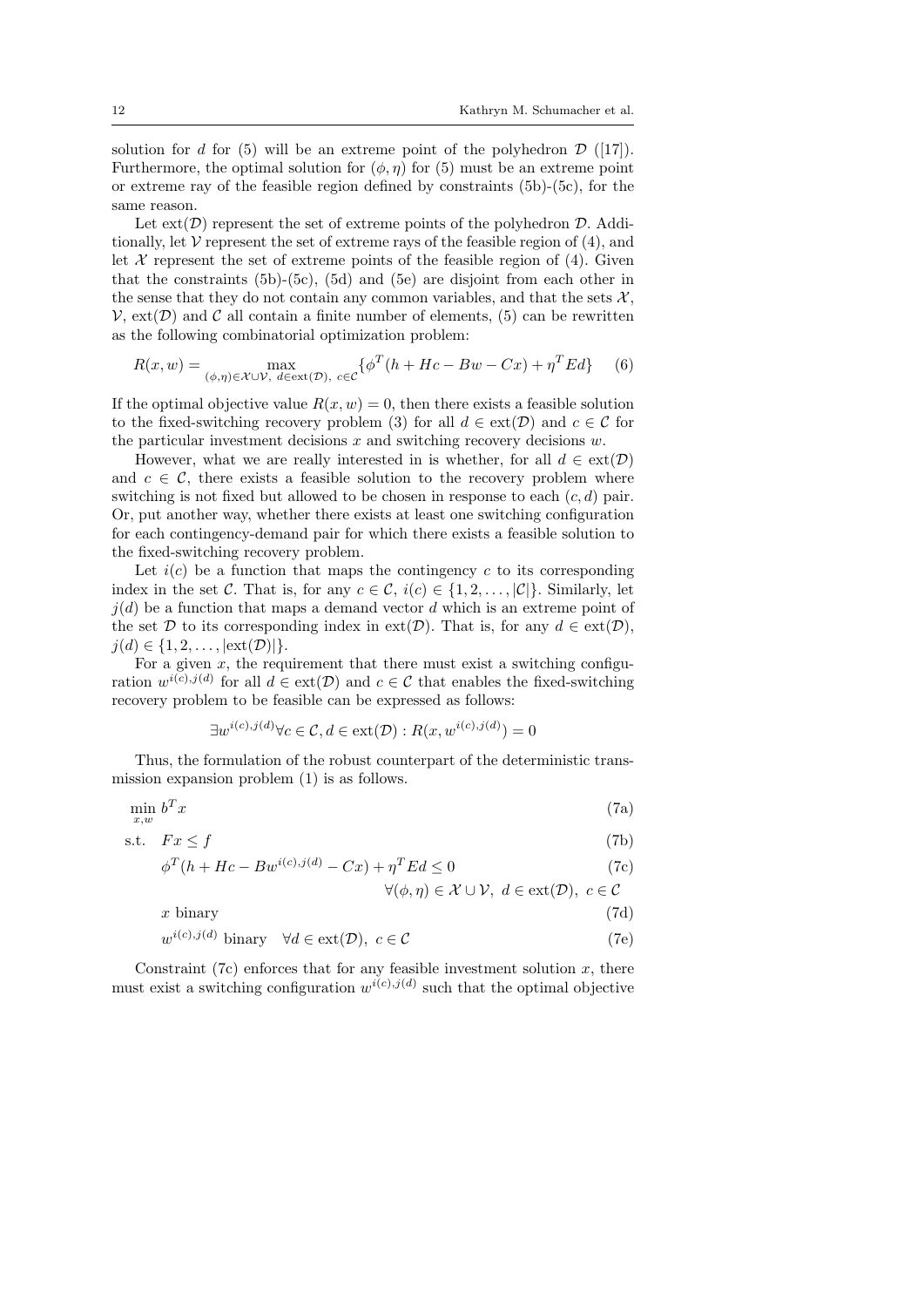function of the combinatorial optimization program (6) is less than or equal to 0. This requirement ensures the existence of a feasible recovery solution in response to every event in the uncertainty set  $\mathcal{C} \times \text{ext}(\mathcal{D})$ .

#### 4 Algorithmic Development

Formulation (7) is a linear MIP which can be used to find an investment solution  $x$  that minimizes investment cost and ensures that feasible operation is possible in response to any event in the defined uncertainty set. However, (7) contains an exponential number of constraints and variables, as the sets  $\mathcal{X} \cup \mathcal{V}$  and ext( $\mathcal{D}$ ) both contains an exponential number of elements. Thus, to solve this MIP in practice, we employ a decomposition procedure.

#### 4.1 Decomposition

To decompose (7), the constraint set containing an exponential number of constraints, (7c), is relaxed and violated constraints from the set (7c) are iteratively generated, as needed, until a feasible investment solution  $x$  is identified.

Before proceeding with our decomposition approach, we briefly discuss the challenges of solving the transmission expansion planning problem (2) by standard decomposition methods such as Benders decomposition. Two factors contribute to the computational difficulty of solving (2) or its equivalent single-level reformulation (7). First, although the uncertainty set  $\mathcal{C} \times \text{ext}(\mathcal{D})$  is finite it is extremely large. As such, it is impractical to screen all elements of this uncertainty set explicitly, even if checking feasibility only involves solving a relative straight forward mixed-integer program. Therefore, instead of considering each contingency-demand scenario explicitly we proposed an Oracle based approach where the worst-case contingency-demand scenario is identified by solving a bilevel integer program. Second, the binary switching variables w destroy the convexity of the subproblem and the reformulation of the separation oracle, which is key to any solution approach based on Benders Decomposition. Thus, recent solution approaches for robust power grid optimization proposed in ([17]) and ([18]), which are based on Benders decomposition, are not directly applicable.

# 4.1.1 Switching Variable Generation

Formulation (7) has the form of a master problem in a two-stage stochastic program in which the first stage variables are  $x$  and  $w$ , and the second stage problem is (3) with second stage variables y. The set of scenarios is the set of all contingency-demand pairs in the set  $\mathcal{C} \times \text{ext}(\mathcal{D})$ . Constraint set (7c) represents the set of Benders' feasibility cuts corresponding to all extreme points and extreme rays of the feasible region of the dual of the second stage problem for all scenarios.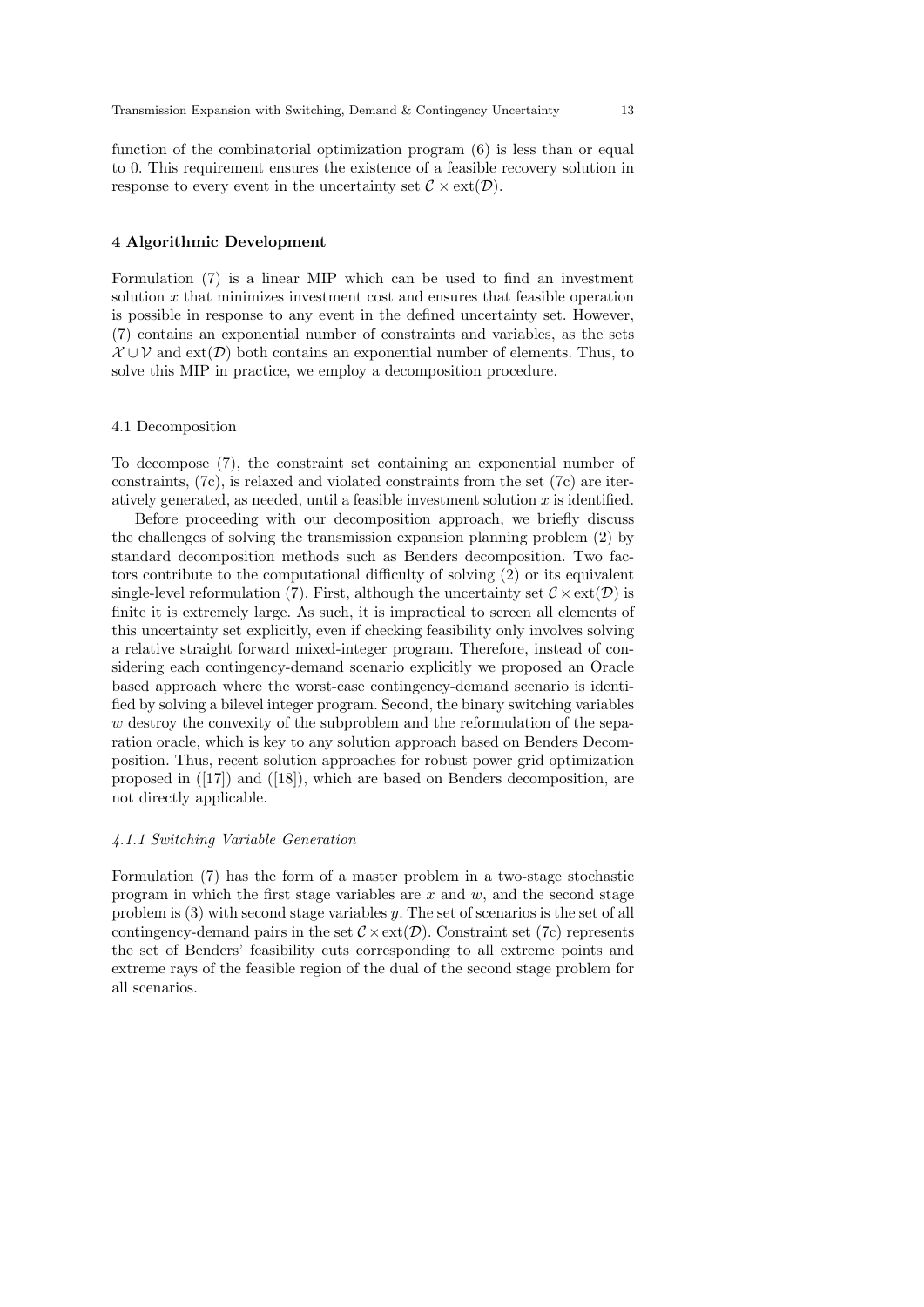We note that the switching variables are naturally second stage variables, because in practice the switching decisions can be chosen in response to particular contingency-demand event. However, we have effectively moved the switching variables into the first stage to alleviate the difficulty of solving a problem with second stage integer variables.

One challenge with first stage switching decisions is that it results in a very large number of binary variables in the master problem. There exists a switching vector  $w^{i(c),j(d)}$  in the master problem for every contingency-demand pair  $(c, d)$ . As previously mentioned, the set  $\mathcal{C} \times \text{ext}(\mathcal{D})$  contains an exponential number of elements, and thus there will exist a very large number of switching variables in the master problem even for relatively small systems.

To address this challenge, we propose that switching variables be generated iteratively as needed as (7) is solved via a constraint generation procedure. The feasibility cuts in the set (7c) are initially relaxed and are then incrementally added as violations are identified. Any first stage variables that are not contained in any constraints can effectively be ignored. Switching variables are only contained in the constraints (7c), so initially all switching variables can be ignored. As violated constraints from (7c) are identified iteratively, each of which corresponds to a particular contingency-demand pair  $(c, d)$ , we generate the corresponding switching variables  $w^{i(c),j(d)}$ . Thus, the number of switching variables effectively in the master problem grows gradually as cutting planes are generated for the master problem.

In practice, we have found that switching variables are generated for only a small subset of all contingency-demand pairs. This observation will be further discussed in Section 5.

#### 4.1.2 Oracle Motivation

A problem with the structure of (7) would traditionally be solved with Benders' decomposition in which feasibility cuts in the set (7c) are generated by solving subproblems (3) for every contingency-demand pair in each iteration. Given that the set of all demand extreme points  $ext(\mathcal{D})$  contains an exponential number of elements, it would take an impractically long time to solve a subproblem for every  $(c, d) \in \mathcal{C} \times \text{ext}(\mathcal{D})$  in each iteration.

To address this challenge, we develop an oracle. The goal of the oracle is to identify a contingency-demand pair that does not have a feasible recovery solution for the current investment solution  $x$ , even with the best possible switching configuration. The development of the oracle will be explained further in Section 4.2, but for now let us assume that such an oracle exists. This oracle eliminates the need to explicitly screen all contingencies and demand pairs in the uncertainty set in order to identify an unsurvivable contingencydemand pair.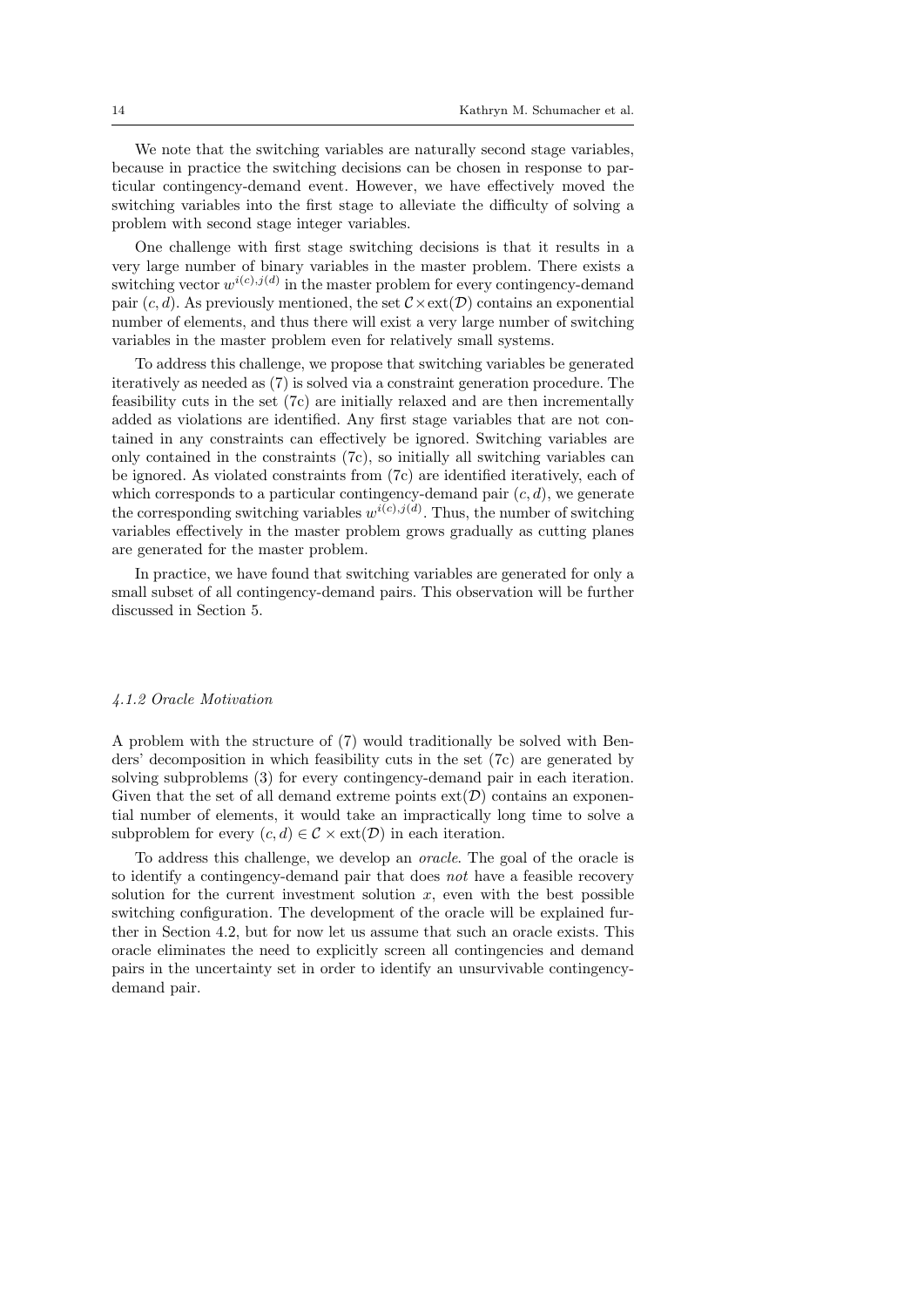# 4.1.3 Cutting Plane Algorithm

Assuming that there exists an oracle for identifying unsurvivable contingencydemand pairs, the proposed algorithm for finding the minimum cost robust investment solution proceeds as follows. An illustration of the algorithm is presented in Figure 1.



Fig. 1 Complete Algorithm Overview

In each iteration, the master problem is solved. Initially, the master problem is (7) where all constraints in set (7c) are relaxed, and all switching variables w are ignored. The oracle is called to identify an unsurvivable contingencydemand pair  $(\bar{c}, \bar{d})$ . A subproblem for this  $(\bar{c}, \bar{d})$  pair is solved, and the dual subproblem solution  $(\bar{\phi}, \bar{\eta})$  is used to generate a feasibility cut for the master problem. The form of the feasibility cut is as follows:

$$
\bar{\phi}^T(h + H\bar{c} - B w^{i(c),j(d)} - Cx) + \bar{\eta}^T E \bar{d} \le 0
$$

As feasibility cuts in the set (7c) are generated for the master problem, corresponding sets of switching variables are added as well. The procedure of generating feasibility cuts repeats until the oracle identifies that all contingencies and demands in the uncertainty set are survivable for the current investment solution x.

### 4.2 Oracle Development

The role of the oracle is to identify a contingency-demand pair for which feasible operation is not possible given the current investment solution  $x$ , even when transmission switching is available as a recovery action. If no such unsurvivable contingency-demand pair exists, the oracle should return a certification to indicate that the current investment decision  $x$  is optimal. This type of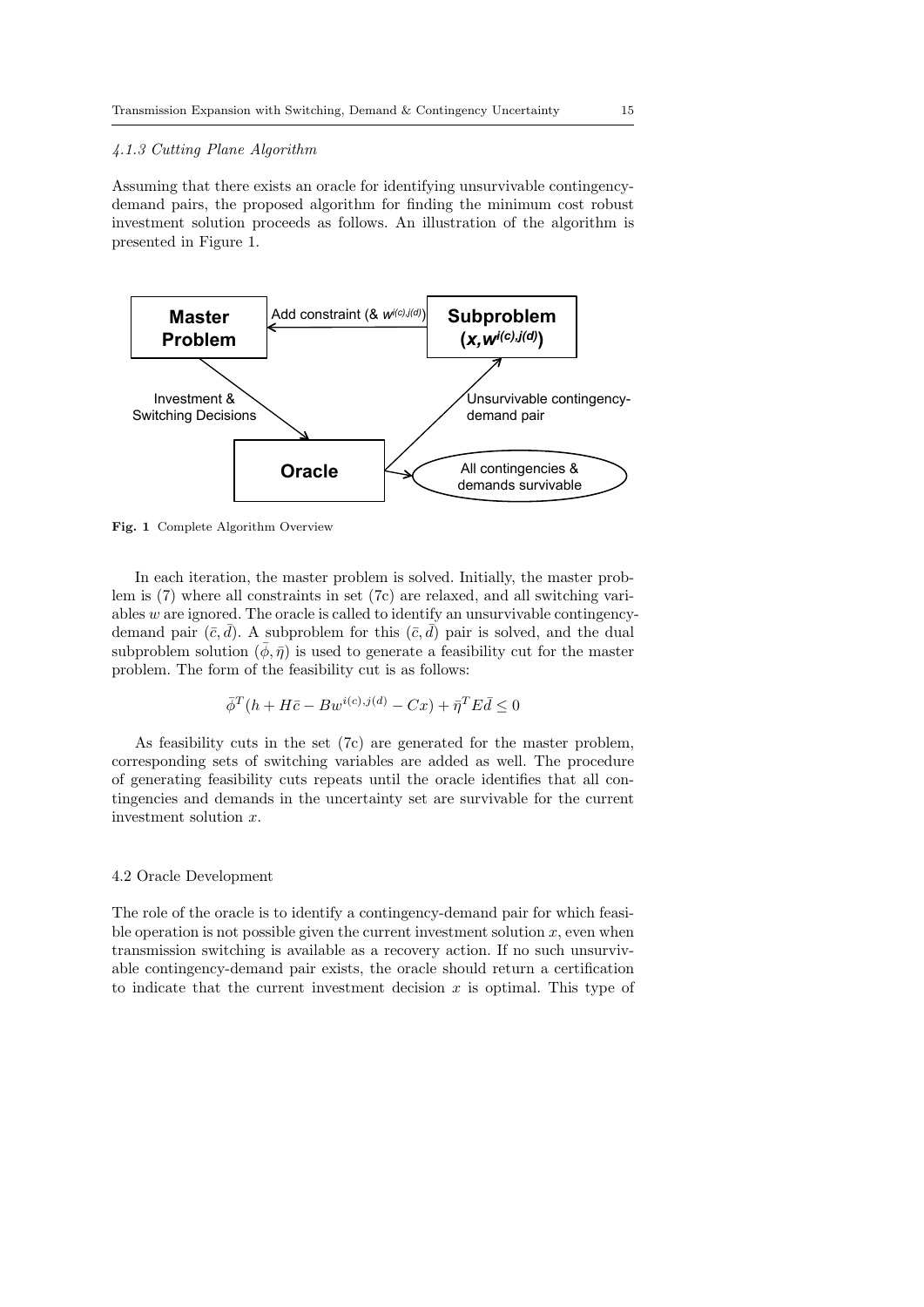problem can be thought of in terms of a fictional adversary who seeks to identify a transmission line to disrupt and a particular demand scenario whose combination would maximize damage.

Recall that the optimal solution to (5) identifies a contingency-demand pair that would be unsurvivable for a given set of investment decisions  $x$  if the recovery switching configuration were fixed. If  $(c, d)$  is unsurvivable with this particular fixed switching configuration, this is not a certification that  $(c, d)$ would also be unsurvivable under a different, better switching configuration. However, the optimal solution  $(c, d)$  to  $(5)$  is a good candidate for unsurvivability. We use this optimization problem (5) within an iterative constraint generation routine which alternately identifies  $(c, d)$  pairs which are candidates for unsurvivability, and verifies whether a given  $(c, d)$  pair is actually unsurvivable when any switching configuration is allowed as a recovery action.

Before this constraint generation routine is presented, we first present a reformulation of (5) which eliminates bilinear terms in the objective to become a linear MIP.

#### 4.2.1 Bilinear reformulation

To transform formulation (5) into a linear MIP, the two bilinear terms in the objective function,  $\phi^T H c$  and  $\eta^T E d$ , must be linearized.

The linearization of the first term is fairly simple because the contingency variables are binary, and so the bilinear term is a product of a binary variable and a continuous variable. There exist standard methods for linearizing this type of bilinear term ([12]).

A new set of auxiliary variables can be defined,  $\gamma_e$ , to represents the bilinear quantity  $(\phi^T H)_e$   $c_e$ . In the objective, the bilinear term  $\phi^T H c$  is replaced with the linear term  $e^T \gamma$ , where e is an appropriately sized unit vector. To enforce the relationship between  $\gamma_e$  and the original bilinear terms, the following set of constraints is added for each transmission line  $e \in \mathcal{E}$ .

$$
\gamma_e \le Mc_e \tag{8a}
$$

$$
\gamma_e \ge -Mc_e \tag{8b}
$$

$$
\gamma_e \le (\phi^T H)_e + M(1 - c_e) \tag{8c}
$$

$$
\gamma_e \ge (\phi^T H)_e - M(1 - c_e) \tag{8d}
$$

Let M be a parameter defined such that  $M \ge \max_{(\phi,\eta) \in \mathcal{X} \cup \mathcal{V}, e \in \mathcal{E}} \{-(\phi^T H)_e, (\phi^T H)_e\}.$ Constraints (8a)-(8b) enforce that  $\gamma_e = 0$  when  $c_e = 0$ , and constraints (8c)-(8d) enforce that  $\gamma_e = (\phi^T H)_e$  when  $c_e = 1$ . The set of equations (8a)-(8d) effectively enforce the original bilinear relationship that  $\gamma_e = (\phi^T H)_e$   $c_e$  for each  $e \in \mathcal{E}$ . In compact form, let the constraints (8a)-(8d) for all  $e \in \mathcal{E}$  be represented by the constraint  $G\gamma \leq g + Jc + Q\phi$ .

The linearization of the second term  $\eta^T Ed$  is more complex, as the demand  $d_i$  is a continuous variable which may take on any value within the specified upper and lower bounds. We propose an alternative representation of the demand  $d_i$  in terms of binary variables.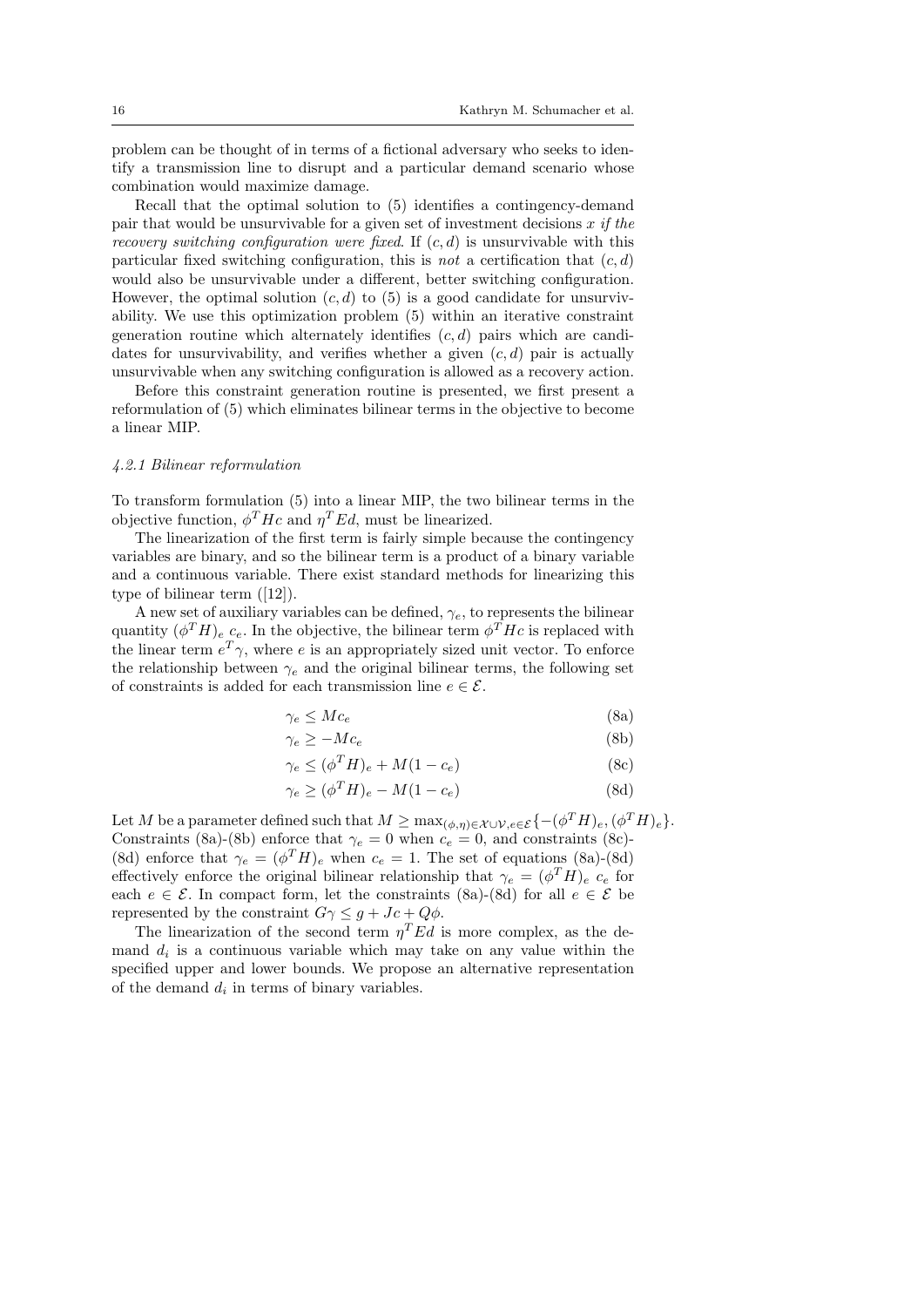As discussed in Section 3.3,  $\mathcal{D} = \{d \in \mathbb{R}^{|\mathcal{N}|} : L_i \leq d_i \leq U_i \ \forall i \in \mathcal{N}\},\$ and the optimal solution for  $d$  to the optimization problem  $(5)$  will always be one of the extreme points of the polyhedral uncertainty set  $D$ . Given the definition of the box uncertainty set, at an extreme point of  $D$ , the demand  $d_i$  is either equal to its upper bound  $U_i$  or equal to its lower bound  $L_i$ . Thus, at any extreme point, the demand  $d_i$  can be represented in terms of a binary variable  $z_i$ . Let  $z_i$  equal 1 if  $d_i = U_i$ , or equal 0 if  $d_i = L_i$ . Thus, the demand  $d_i$  at an extreme point of  $D$  can be expressed as follows:

$$
d_i = L_i + (U_i - L_i)z_i; \ z \text{ binary}
$$

In the objective of the bilevel program, the demand variable  $d_i$  is multiplied by  $(E^T \eta)_i$ . For each element i, the term in the objective is rewritten as:

$$
(E^T \eta)_i \ d_i = (E^T \eta)_i \ L_i + (E^T \eta)_i \ (U_i - L_i) z_i
$$

Note that this expression contains bilinear terms, as  $(E^T \eta)_i$  is a continuous variable and  $z_i$  is a binary variable. However, as this bilinear term is the product of a binary variable and a continuous variable, it can be linearized in the same way as was  $(\phi^T H)_e$   $c_e$ . Let  $\lambda_i$  be the auxiliary variable which represents the bilinear term  $(E^T \eta)_{i} z_i$ . Let constraints analogous to (8a)-(8d) enforce the relationship that  $\lambda_i = (E^T \eta)_{i} z_i$ , and let the compact representation of these constraints be  $S\lambda \leq s + Tz + V\eta$ .

Let the term  $\eta^T Ed$  in the objective (5a) be replaced by  $\eta^T EL + (U - L)^T \lambda$ , which represents the linearized expression.

Thus, the nonlinear optimization problem (5) can be reformulated as a linear MIP as follows:

$$
R(x, w) = \max_{\phi, \eta, c, \gamma, z, \lambda} \phi^T h + e^T \gamma + \phi^T (-Bw) + \phi^T (-Cx) + \eta^T EL + (U - L)^T \lambda
$$
\n(9a)

$$
H^T \triangle + P^T n = 0^T \tag{9a}
$$

s.t. 
$$
H^T \phi + R^T \eta = 0^T
$$
 (9b)  

$$
G\gamma < q + Jc + \phi
$$
 (9c)

$$
S\lambda \le s + Tz + V\eta \tag{9d}
$$

$$
\phi \le 0 \tag{9e}
$$

$$
e^T c \le 1\tag{9f}
$$

$$
c, z \text{ binary} \tag{9g}
$$

This linearized program (9) can be solved directly to identify a contingencydemand pair for which feasible recourse is not possible for the given investment  $x$  and a fixed switching configuration  $w$ .

There exist several other special types of uncertainty sets for which the extreme points can be expressed in terms of binary variables. Other authors have used this type of uncertainty set representation in robust power system optimization problems for a polyhedral uncertainty set ([18]), a budget uncertainty set ([17]) and multiple budget uncertainty sets ([38]). For these types of uncertainty sets, the basic procedure presented in this section for developing the oracle is applicable.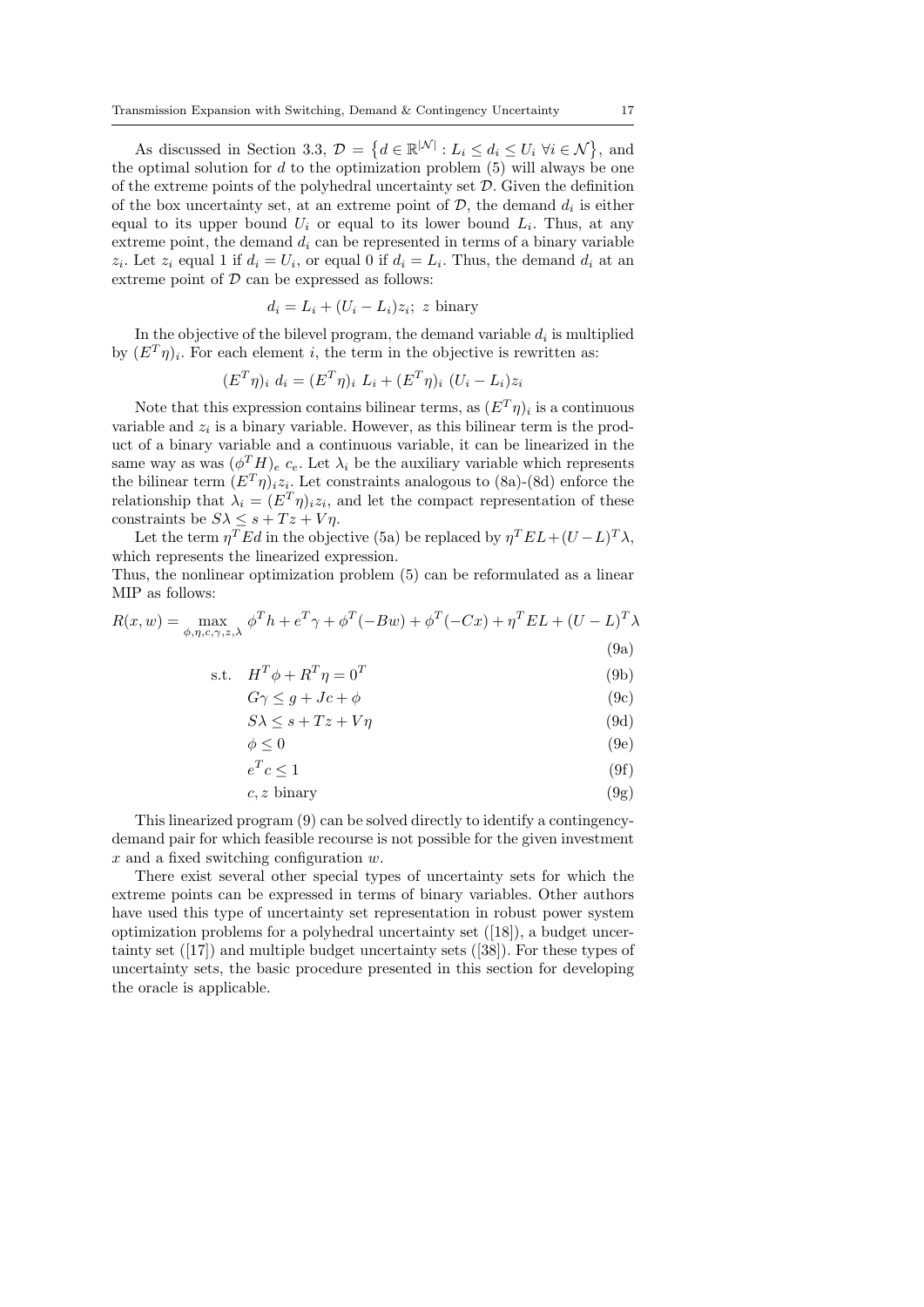# 4.2.2 Iterative Oracle Routine

The reformulated program (9) can identify a contingency-demand pair which is unsurvivable for a given investment decision  $x$  when recovery switching actions are fixed to a given w. However, what we are more interested in is a contingency-demand pair which is unsurvivable when the set of switching actions  $w$  is not fixed a priori, but is allowed to be chosen in response to particular  $(c, d)$  event. An iterative routine is proposed to identify a contingencydemand pair that unsurvivable for all possible switching configurations.

The routine iterates between solving an upper level problem and a lower level problem. The upper level problem identifies a contingency-demand pair  $(c, d)$  which is unsurvivable for the current investment solution for a given fixed switching configuration. That  $(c, d)$  pair is passed to the lower level to definitively determine whether a particular  $(c, d)$  pair is unsurvivable when any switching configuration may be chosen in response to that event. The routine for solving the oracle is illustrated in Figure 2.



Fig. 2 Oracle Routine

More specifically, the routine for solving the oracle proceeds as follows. Let  $\bar{x}$  be the current investment solution.

First, the initial upper level problem (9) is formulated where the switching vector is fixed to  $w = 0$  (i.e., no switching). If the optimal objective value of the upper level problem is unbounded, a contingency-demand pair  $(\bar{c}, \bar{d})$  has been identified which is unsurvivable when switching is fixed to  $w = 0$ . This  $(\bar{c}, \bar{d})$  pair is passed to the lower level problem to check whether there exists a different switching configuration that would enable survivability.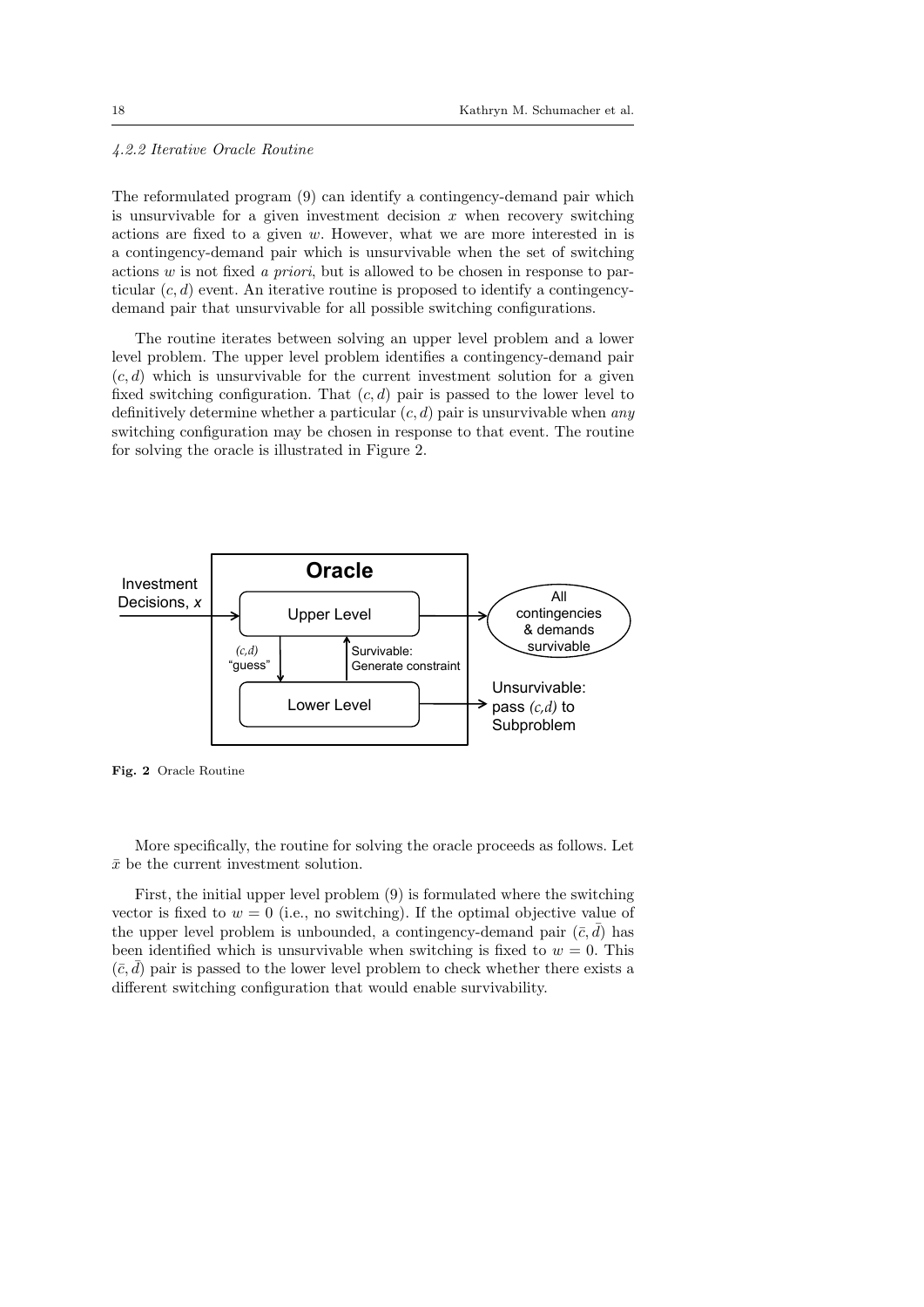The lower level problem is formulated as follows.

$$
S(x, c, d) = \min_{y, w} 0
$$
\n(10a)

$$
\text{s.t.} \quad Ay + Bw \le h + Hc - Cx \tag{10b}
$$

$$
Ry = Ed \tag{10c}
$$

$$
w \text{ binary} \tag{10d}
$$

If the lower level problem is infeasible, then there does not exist any switching configuration that would allow there to exist a feasible recovery solution for this  $(\bar{c}, \bar{d})$ , meaning that  $(\bar{c}, \bar{d})$  is unsurvivable. The oracle routine can be exited, and this  $(\bar{c}, \bar{d})$  pair can then be passed to the subproblem (3).

Otherwise, the lower level problem is feasible, indicating that there exists a switching configuration that enables survivability. A constraint is generated for the upper level problem to make the current contingency-demand solution infeasible. Let the optimal switching configuration in the feasible lower level solution be  $\hat{w}$ . The constraint added to the upper level problem requires that the dual objective value  $S^D(\bar{x}, \hat{w}, \bar{c}, \bar{d})$  be greater than 0. A dual objective that is greater than 0 indicates that the fixed-switching recovery problem is infeasible. An unsurvivable  $(c, d)$  pair must be unsurvivable for all possible switching configurations, so requiring that the dual objective is greater than 0 for any particular switching configuration is valid.

Let  $\epsilon$  be a very small value which is the threshold at which a value is considered to be "greater than 0". The constraint generated for the upper level problem is as follows:

$$
\phi^T h + e^T \gamma + \phi^T (-B\hat{w}) + \phi^T (Cx) + \eta^T EL + (U - L)^T \lambda \ge \epsilon
$$

The upper level problem is solved again, and in the next iteration a new contingency-demand pair will be identified. The procedure repeats until the lower level becomes infeasible, indicating that an unsurvivable  $(c, d)$  pair has been found, or the upper level becomes infeasible or has an optimal objective value equal to 0, indicating that there does not exist an unsurvivable  $(c, d)$ pair in the uncertainty set.

#### 4.3 Implementation

An overview of the cutting plane algorithm was described in Section 4.1.3. In Section 4.3.1 we discuss two details of the implementation which improve the rate of convergence, and in Section 4.3.2 the complete algorithm including these implementation details will be defined.

# 4.3.1 Implementation Details

One implementation details contains the inputs to the subproblem  $(3), x, w, c, d$ . The contingency c and demand  $d$  are set according to the unsurvivable contingencydemand pair identified by the oracle. The investment x is set according to the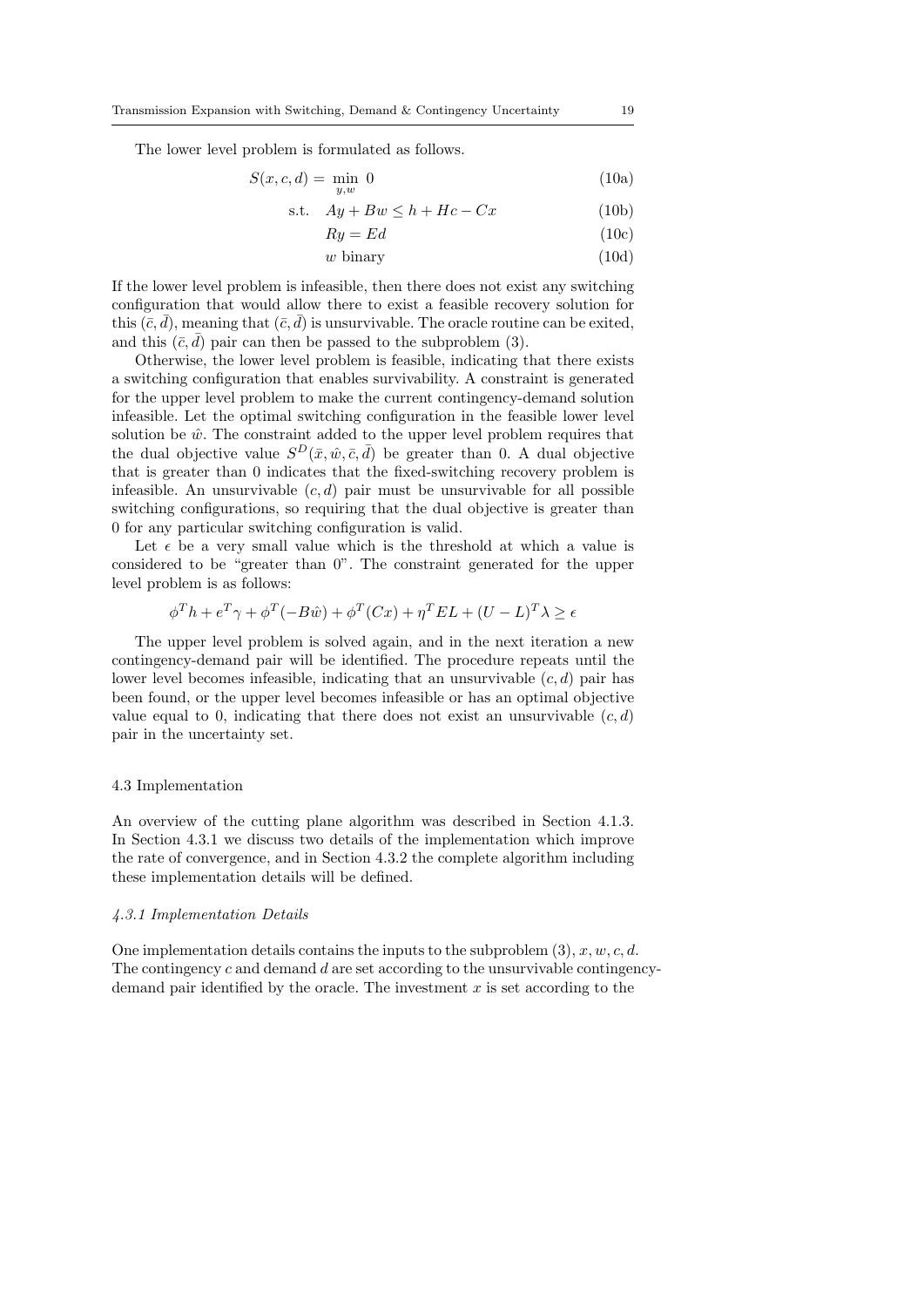master problem solution, and the switching vector  $w$  may or may not be set according to the master problem solution, depending upon whether the switching vector  $w^{i(c),j(d)}$  exists in the master problem. If  $w^{i(c),j(d)}$  exists in the master problem, then to guarantee convergence, w must be set equal to the master problem solution for  $w^{i(c),j(d)}$ . However, if  $w^{i(c),j(d)}$  has not been added to the master problem, then any arbitrary binary vector may be set which is feasible for the current investment solution  $x$ . That is, the switching configuration chosen may only switch lines out which have switching equipment installed on them according to the investment solution  $x$ . For simplicity, we choose to set  $w=0.$ 

The second issue concerns the manner in which unsurvivable contingencydemand pairs are identified. To ensure feasibility of a given  $(c, d)$  pair, multiple feasibility cuts are often necessary. Thus, rather than calling the oracle to identify an unsurvivable  $(c, d)$  pair in every iteration, we suggest that a *Critical*  $(c, d)$  List instead be checked for unsurvivable  $(c, d)$  pairs. This critical list is a list of all  $(c, d)$  pairs that have previously been identified as unsurvivable by the oracle, which are good candidates for unsurvivability.

The procedure for identifying unsurvivable contingency-demand pairs from the critical list is as follows. Given the current investment solution  $x$ , for each contingency-demand pair in the list, the with-switching recovery problem (10) is solved. If (10) is infeasible for any  $(c, d)$  pair, then an unsurvivable  $(c, d)$  pair has been identified. If (10) is feasible for all contingency-demand pairs in the critical list, the oracle is called to identify an unsurvivable contingency-demand pair, if one exists.

In our computational tests, we have found that there tends to exist a small set of "dominant" contingency-demand pairs, in the sense that once sufficient investments are made to ensure the survivability of these pairs, all other pairs are also survivable. Thus, checking this Critical List seems to be an efficient way to identify unsurvivable contingency-demand pairs.

# 4.3.2 Complete Algorithm

Using these implementation details, the complete cutting plane algorithm is presented here.

- 1. Solve the initial master problem, which is (7) where all constraints in the set  $(7c)$  are relaxed, and there are no switching variables w. Get the optimal solution  $\hat{x}$ .
- 2. Oracle Routine
	- (a) Set  $w = 0$  and solve the initial upper level problem (9) for the optimal solution  $(\hat{\phi}, \hat{\eta}, \hat{c}, \hat{\gamma}, \hat{z}, \hat{\lambda})$ . If  $R(x, 0) \leq 0$ , then exit with the optimal investment solution  $x$ , which is robust to all contingency-demand pairs in the uncertainty set. Otherwise, use the optimal solution to generate the candidate contingency-demand pair  $(\hat{c}, \hat{d})$ , where  $\hat{d} = L + (U - L)^T \hat{z}$ .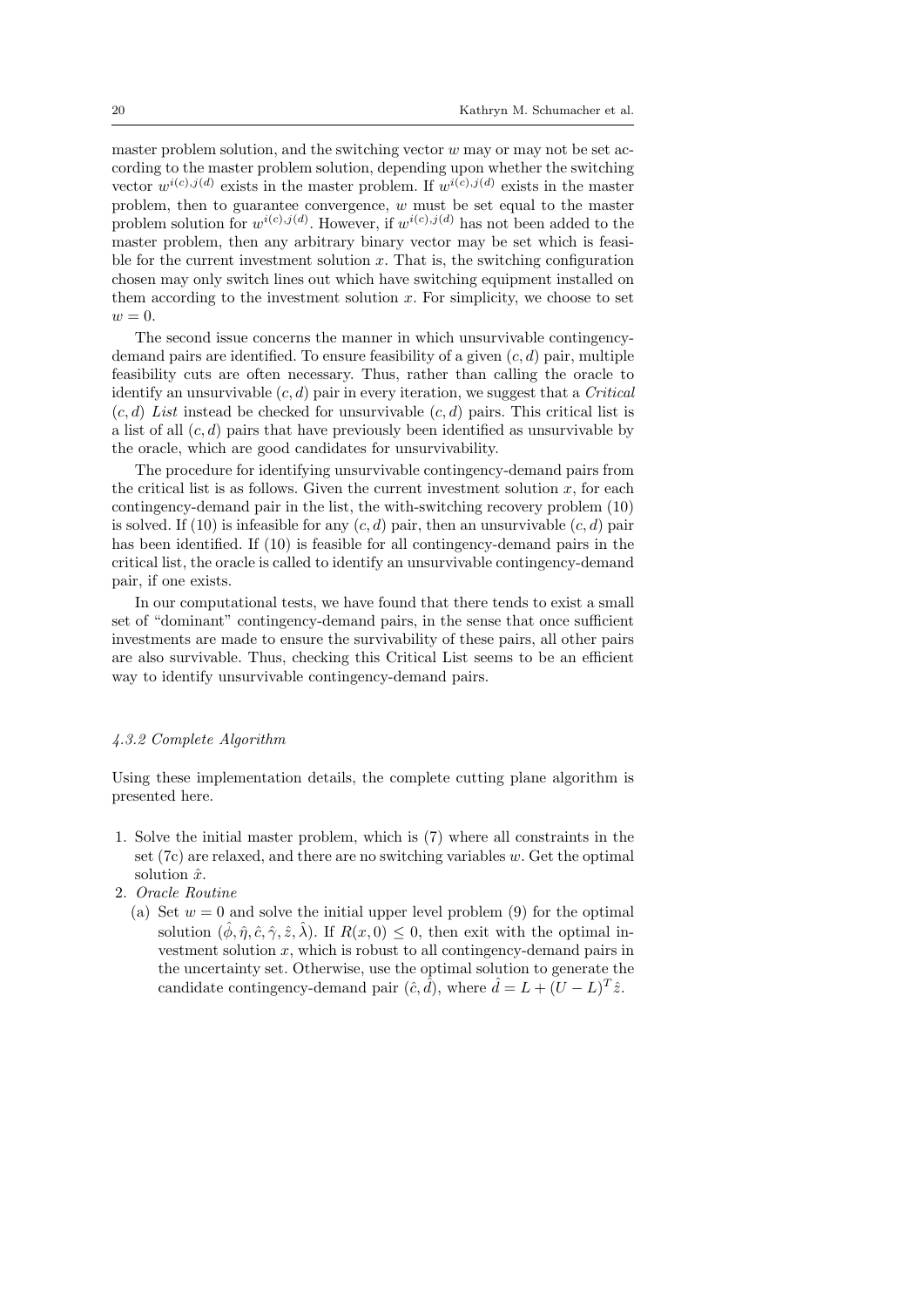- (b) Pass  $(\hat{x}, \hat{c}, \hat{d})$  to the lower level problem (10) and solve. If (10) is feasible, then  $(\hat{c}, \hat{d})$  is survivable. Let the optimal switching configuration be  $\hat{w}$ . Otherwise, go to step 3.
- (c) Add the following constraint to the upper level problem.

$$
\phi^T h + e^T \gamma + \phi^T (-B\hat{w}) + \phi^T (C\hat{x}) + \eta^T EL + (U - L)^T \lambda \ge \epsilon
$$

- (d) Solve the upper level problem. If the upper level problem is infeasible or if the optimal objective value is 0, then exit with the optimal investment solution  $\hat{x}$ , which is robust to all contingency-demand pairs in the uncertainty set. Otherwise, use the optimal solution  $(\hat{\phi}, \hat{\eta}, \hat{c}, \hat{\gamma}, \hat{z}, \hat{\lambda})$  to generate the candidate  $(\hat{c}, \hat{d})$  pair. Continue to step 2b.
- 3. Add  $(\hat{c}, \hat{d})$  to the critical list if it does not already exist.
- 4. If the switching vector  $w^{i(\hat{c}),j(\hat{d})}$  exists in the master problem, pass  $(\hat{x}, \hat{w}^{i(\hat{c}),j(\hat{d})}, \hat{c}, \hat{d})$ to the fixed-switching recovery dual subproblem (4) and solve for the optimal solution  $(\phi, \tilde{\eta})$ .
- 5. Otherwise, if the switching vector  $w^{i(\hat{c}),j(\hat{d})}$  does not yet exist in the master problem, pass  $(x, 0, \hat{c}, \hat{d})$  to the fixed-switching recovery dual subproblem (4) and solve for the optimal solution  $(\phi, \tilde{\eta})$ .
- 6. Generate the following feasibility cut for the master problem:

$$
\tilde{\phi}^T (h + H\hat{c} - B w^{i(\hat{c}), j(\hat{d})} - C x) + \tilde{\eta}^T E \hat{d} \le 0
$$

If  $w^{i(\hat{c}),j(\hat{d})}$  did not previously exist in the master problem, it is now added to the master problem.

- 7. Solve the master problem for the optimal solution  $(\hat{x}, \hat{w})$ .
- 8. For each  $(c, d)$  pair in the critical list, solve the with-switching recovery problem (10). If (10) is infeasible for any  $(\hat{c}, \hat{d})$ , stop looping through the critical list. Pass  $(\hat{x}, \hat{w}^{i(\hat{c}),j(\hat{d})}, \hat{c}, \hat{d})$  to the dual subproblem (4). Let the optimal dual solution be  $(\phi, \tilde{\eta})$ . Go to step 6.

Otherwise, if (10) is feasible for all  $(c, d)$  pairs in the critical list, go to step 2.

#### 4.3.3 Convergence

We note that the algorithm described in Section 4.3.2 is guaranteed to terminate in a finite number of iterations with a globally optimal solution. Recall that (7), which is equivalent to the robust transmission expansion problem (2), is a linear MIP. In the simplest case, bypassing the Oracle Routine, this is equivalent to a traditional Benders' decomposition approach, with first stage variables x and w and second stage variables  $y$ . In the worst case, Benders' terminates after cuts have been generated for each extreme point and extreme ray of the dual subproblem. By adding in the Oracle Routine, we simply reduce the time required to generate the Benders' cuts.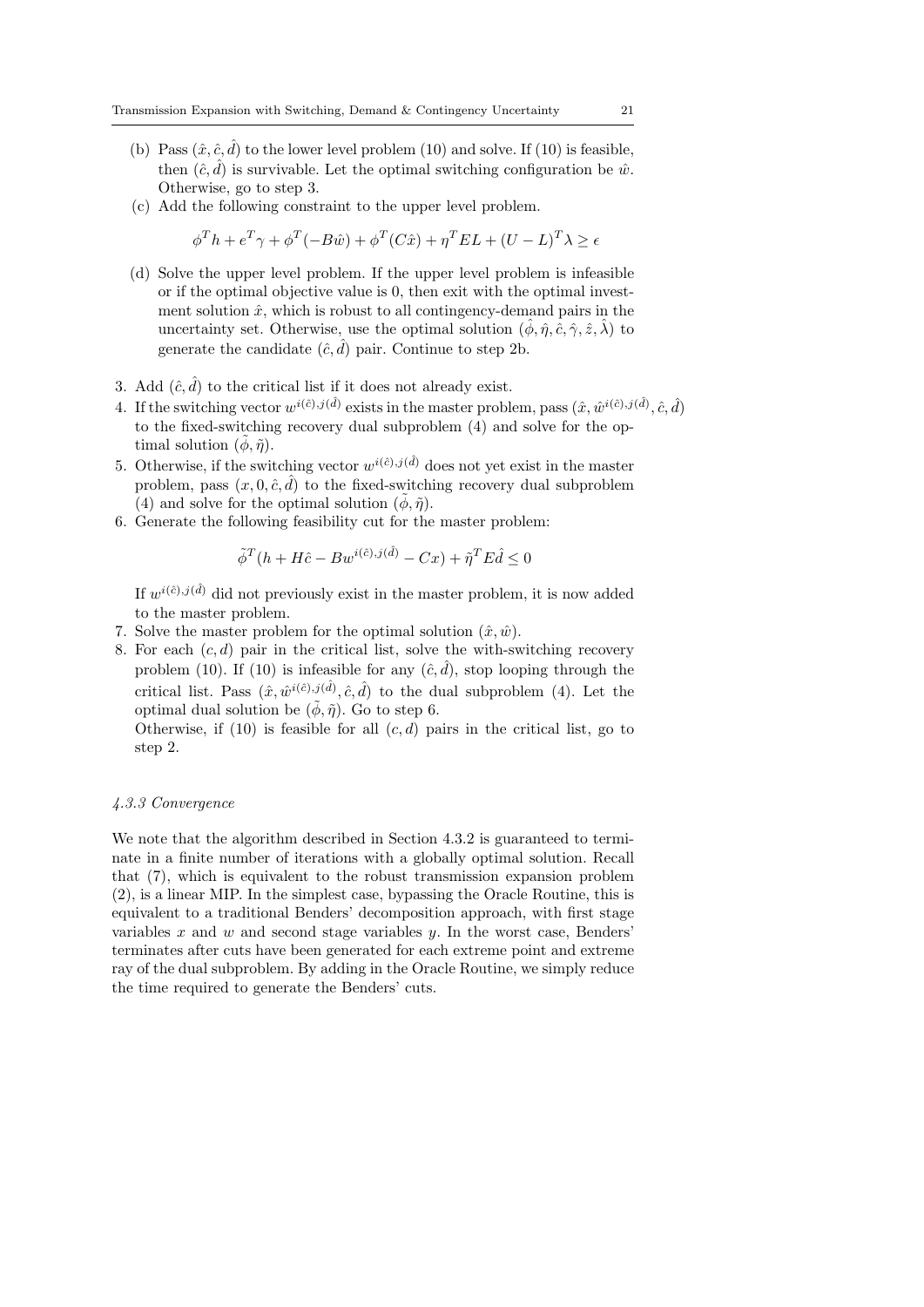For the Oracle Routine itself, the routine is guarenteed to exit with either an unsurvivable  $(c, d)$  pair or the certification that all contingencies and demands are survivable because there are a finite number of contingency-demand pairs and a finite number of switching configurations. In the worst case, a constraint could be generated for the Upper Level problem for every single  $(c, d)$ and switching configuration. Because the oracle is guaranteed to identify an unsurvivable  $(c, d)$  pair, if one exists, then in terms of convergence of the cutting plane algorithm, it is effectively the same as checking through the list of all scenarios (which here are  $(c, d)$  pairs), as one would do in traditional Benders'.

# 5 Computational Results

The proposed algorithm was implemented in C++ using CPLEX v12.4 Concert Technology. Our computational results were performed on a computer with 4GB RAM and a 2.3 GHz processor. In all computational experiments, the algorithm was run until the optimal solution was identified, where the default parameters regarding the optimality gap, etc. in CPLEX were used.

Results for three different test cases are presented here. The original sources for these test cases ([9], [10], [11]) include descriptions of the topology and system characteristics, but do not however include sets of candidate lines. We use sets of candidate lines from relevant transmission expansion literature. For the IEEE24 test system and Garver test system, candidate lines from [1] are used. The set of candidate lines and the capacities for the existing lines for the IEEE14 test case are from [34]. Costs of installing transmission switching equipment was not available in the references, so we chose switching costs to approximately match the relative cost of switching equipment and new transmission lines defined in [31]. The essential characteristics of the test cases are summarized in Table 1

|                     |           |           |                          | $#$ Existing | $#$ Candidate |
|---------------------|-----------|-----------|--------------------------|--------------|---------------|
| Test Case           | $#$ Nodes | $#$ Loads | $# \, \text{Generators}$ | Lines        | Lines         |
| Garver <sub>6</sub> |           |           |                          |              | 39            |
| IEEE14              |           |           |                          | 20           |               |
| IEEE24              | 24        | . .       | າາ                       | 35           |               |

Table 1 Garver6, IEEE14 and IEEE24 System Characteristics

The runtime ranges for each of the test cases are shown in Table 2 for a variety of different demand uncertainty sets, as defined later in this section. Additionally, the column titled " $\#(c,d)$  pairs considered" in Table 2 refers to the number of contingency-demand pairs explicitly considered when solving the algorithm over the same range of demand uncertainty sets. This refers to the number of unique contingency-demand pairs identified by the oracle while solving the algorithm, whose corresponding switching variables are effectively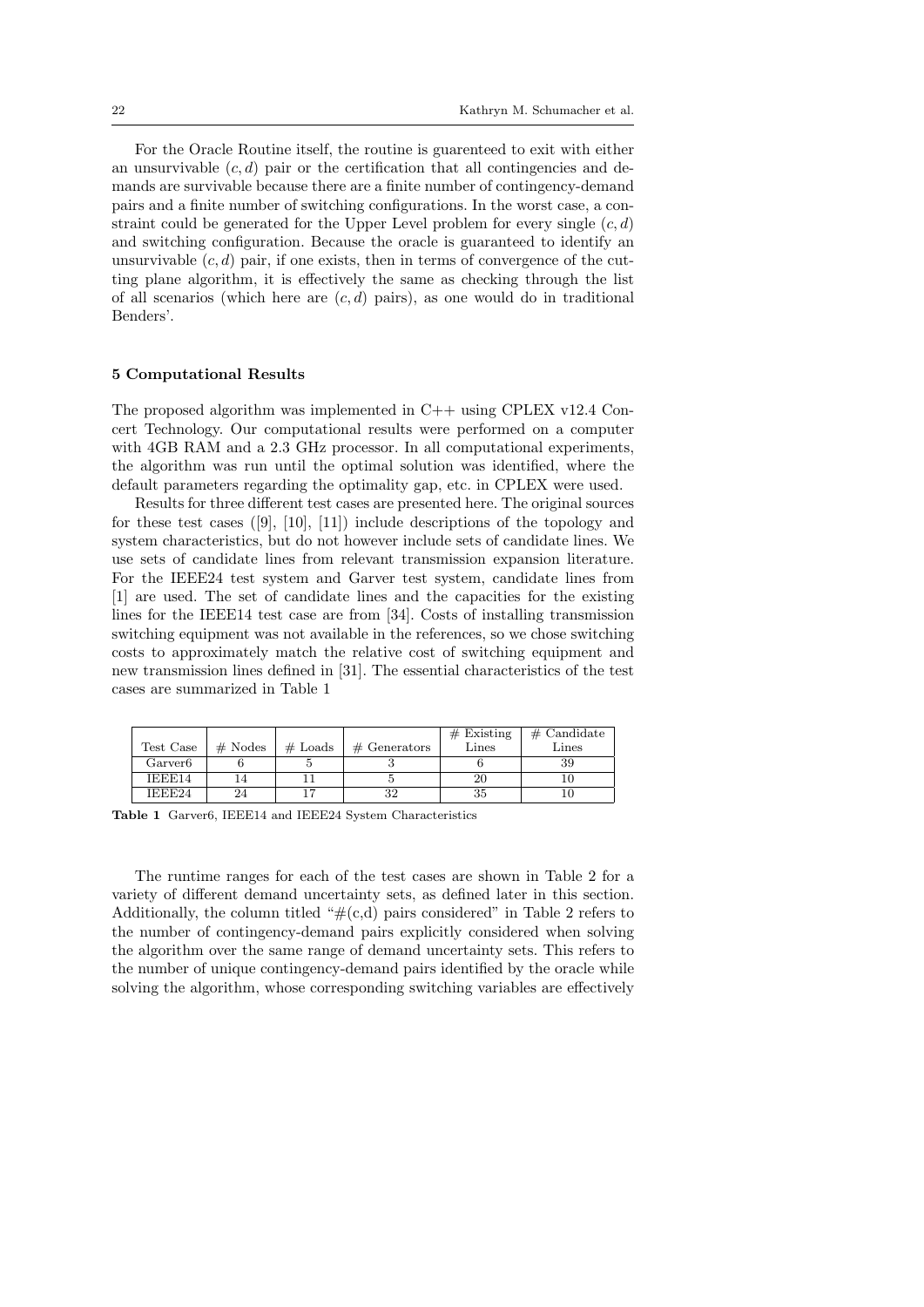added to the master problem. The column "Total  $\#$  of (c,d) pairs" indicates the number of elements in the set  $\mathcal{C} \times \text{ext}(\mathcal{D})$ , which is determined by the number of existing and candidate transmission lines and the number of demand nodes. Our intention is to demonstrate the order of magnitude of the number of contingency-demand pairs that are explicitly considered while solving the algorithm relative to the total number in the uncertainty set. As shown in Table 2, for these test cases only a handful of contingency-demand pairs were explicitly considered, despite the thousands or millions of contingency-demand pairs in the uncertainty set.

| Test Case           | Run Time     | $\#$ (c,d) pairs considered | Total $# (c,d)$ pairs |
|---------------------|--------------|-----------------------------|-----------------------|
| Garver <sub>6</sub> | $17-94$ sec. | 7-11                        | 1.4E3                 |
| IEEE14              | $1-9$ sec.   | $1 - 2$                     | 6.1E4                 |
| IEEE24              | $13-99$ sec. | $2 - 5$                     | 5.9E6                 |

Table 2 Run Times and Performance Metrics

We note that for these three test instance, the larger networks do not necessarily have longer run times. The number of candidate lines, and the total number of new investments that must be made to ensure resiliency, seem to be a more important indicator for how long the algorithm will take to converge. If more investments are needed, the algorithm will require more iterations. More conservative demand uncertainty sets require more investments, so longer run times are correlated with wider demand uncertainty sets. We would expect that for a problem where the demand uncertainty set has been defined widely to represent the needs over a long planning horizon, the algorithm would run more slowly, whereas narrower demand uncertainty sets representing shorter planning horizons could be solved more quickly. For these test instances, the algorithm's run time was dominated by the time required to solve the master problem.

As mentioned in Section 4.3.3, with our proposed algorithm it is theoretically possible that in the worst case it would be necessary to explore an exponential number of contingency-demand pairs. However, we demonstrate that for these small test cases, with our proposed algorithm it is only necessary to explore a small fraction of all contingency-demand pairs. While the algorithmic performance strongly depends on the particular problem parameters, we expect that this property holds for larger test instances as well. We have used a serial implementation of the proposed algorithm, but a parallel implementation may useful for solving larger problems.

For the Garver 6 bus test instance, we explore how the use of transmission switching as a recovery action changes the investment solution. Figure 3 represents the optimal investment solution when transmission switching is not an allowable recovery action, and Figure 4 represents the optimal investment solution when transmission switching is allowed. The dashed lines represent new transmission lines. In Figure 4, the circuit breaker image on the transmission line between nodes 2 and 3 represents new switching equipment. The solutions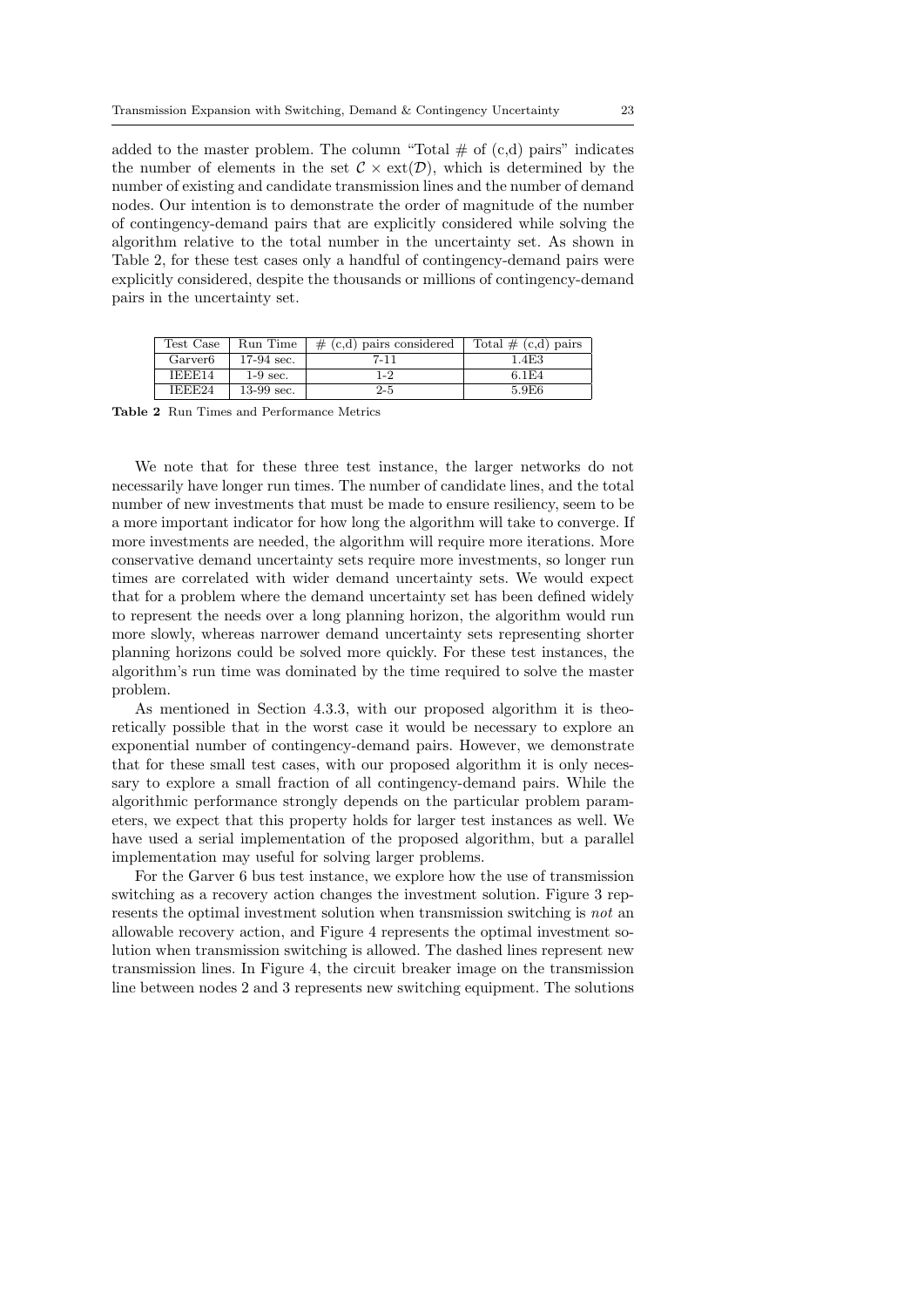illustrated in Figures 3 and 4 share many of the same investments. However, the optimal cost with switching is \$184 compared to \$200, when transmission switching is not allowed. This is due to the fact that when transmission switching is allowed, 1 fewer transmission lines are built, and transmission switching equipment is built on one line. The transmission switching equipment is much cheaper than building a new transmission line.

Note that by switching line (2-3) out, the cycle between nodes 1, 2, 3 and 5 is broken. Transmission switching is most likely to be useful in transmission networks which contain cycles. In a network which more resembles a tree or a line, there is a lot of flexibility to find phase angle values that would support whatever power flow patterns are desired. However, in a dense network with cycles, the DCPF constraints are likely to be limiting, as phase angle values are more constrained. Thus, these are the systems where transmission switching is most likely to be useful.



Fig. 3 Optimal Investment Solution without Transmission Switching

In an effort to explore how the conservatism of the defined demand uncertainty set impacts the optimal cost, for the IEEE14 and IEEE24 bus test cases, we have fixed the lower bound on the demand uncertainty set and scaled the upper bound. The lower bound is set equal to 70% of the nominal demand. The upper bound is set equal to the nominal demand times a scaling factor. High scaling levels for the demand upper bound represent an increased level of conservatism in the defined uncertainty set. Figure 5 represents the optimal investment cost for different scaling factors for the demand upper bound for the IEEE24 test case. Similarly, Figure 5 represents the same quantities for the IEEE14 test case.

We note that for both of these test cases, the cost of the optimal investment solution is lower when switching is allowed as a recovery action than when transmission switching is not employed as a recovery action. Essentially,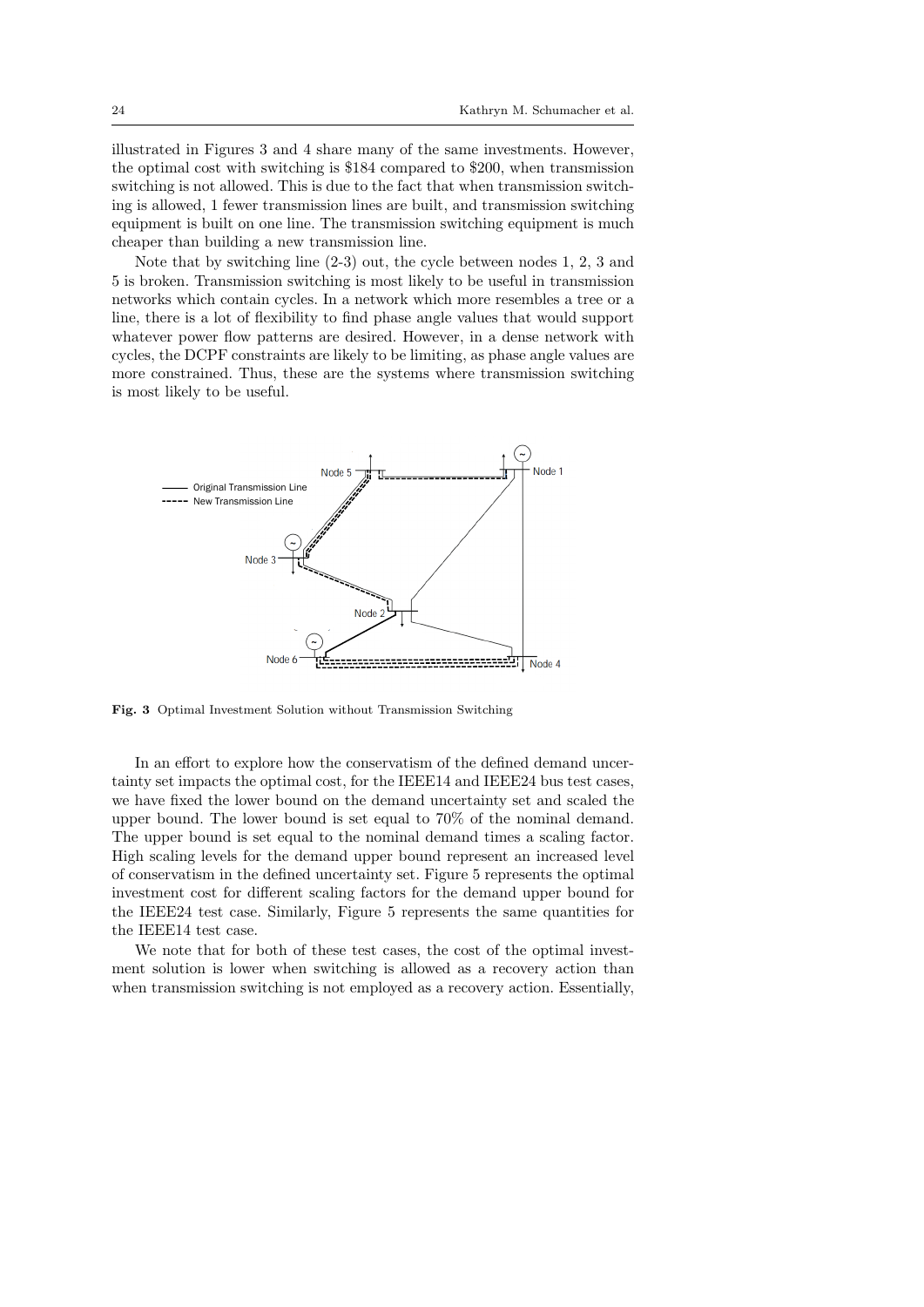

Fig. 4 Optimal Investment Solution with Transmission Switching

the flexibility introduced by transmission switching allows the same level of resiliency to be achieved by installing new switching equipment rather than new transmission lines, as the cost of the switching equipment is small relative to the cost of new transmission lines. In Figure 6, when the demand upper bound is fixed to 100%, the optimal cost with transmission switching is shown, but without transmission switching, a feasible solution is not possible. Thus, it some instances allowing transmission switching may allow a level of resiliency to be attained that would not be possible under any investment solution when transmission switching is not employed.



Fig. 5 Optimal Investment Cost for IEEE24 Test Case with Scaled Demand

We note that another way to visualize optimal cost as a function of relative congestion is to vary the transmission line capacities. In the IEEE24 test case, the existing transmission lines are divided among "low" and "high" capacity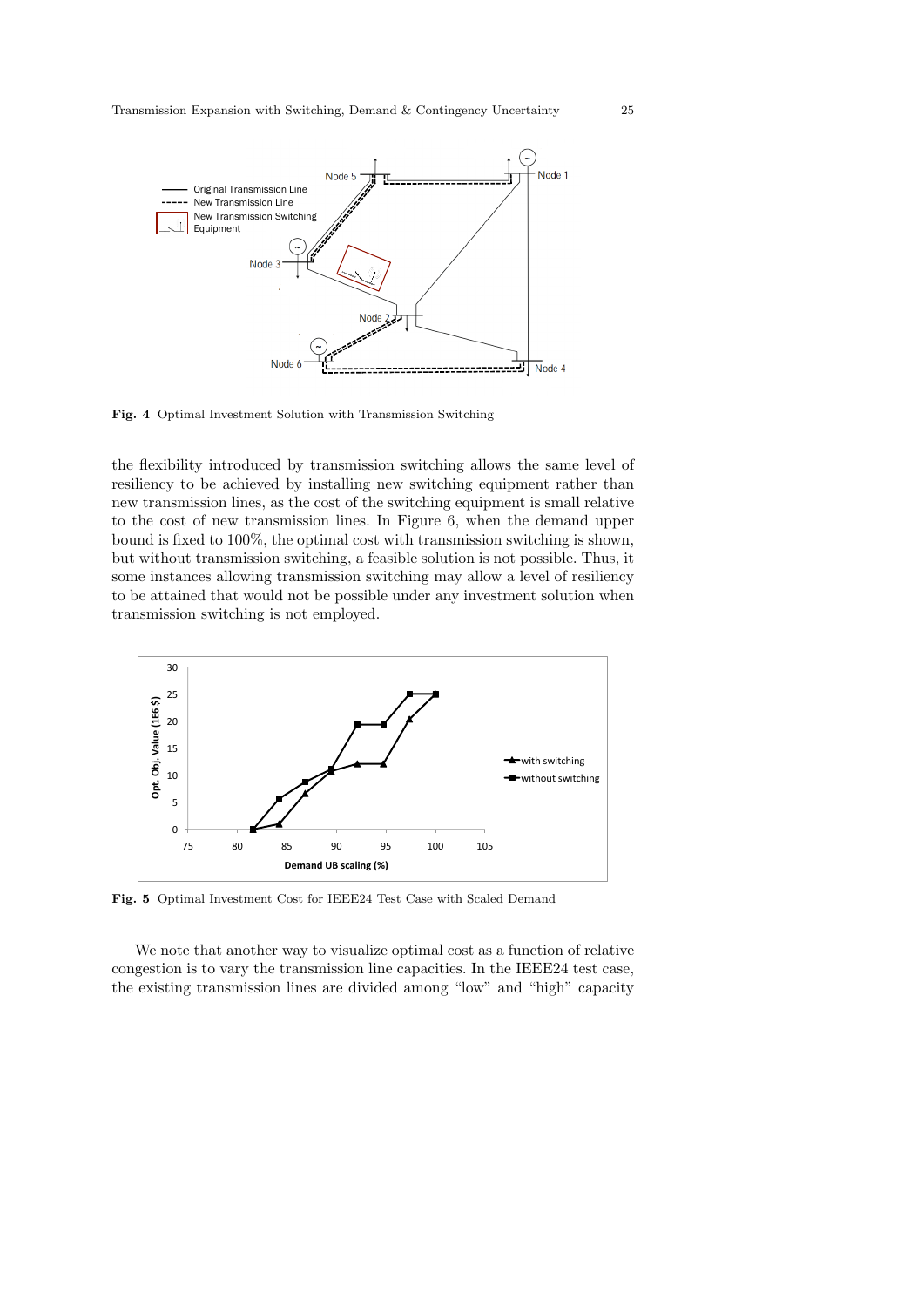

Fig. 6 Optimal Investment Cost for IEEE14 Test Case with Scaled Demand

lines. We fixed the capacity on the low capacity lines, and scaled the capacity on the high capacity lines relative to their nominal capacity. The optimal cost as a function of the scaled line capacity is shown in Figure 7.



Fig. 7 Optimal Investment Cost for IEEE24 Test Case with Scaled Line Capacities

It is interesting how similar the shape of the curves in the plot in Figure 7 are to the curves in the plot in Figure 5. Essentially, scaling the upper bound on the demand and scaling the transmission capacities are two different ways of controlling the congestion level in the network. Similar levels of congestion require similar levels of investment, regardless of the source of the congestion.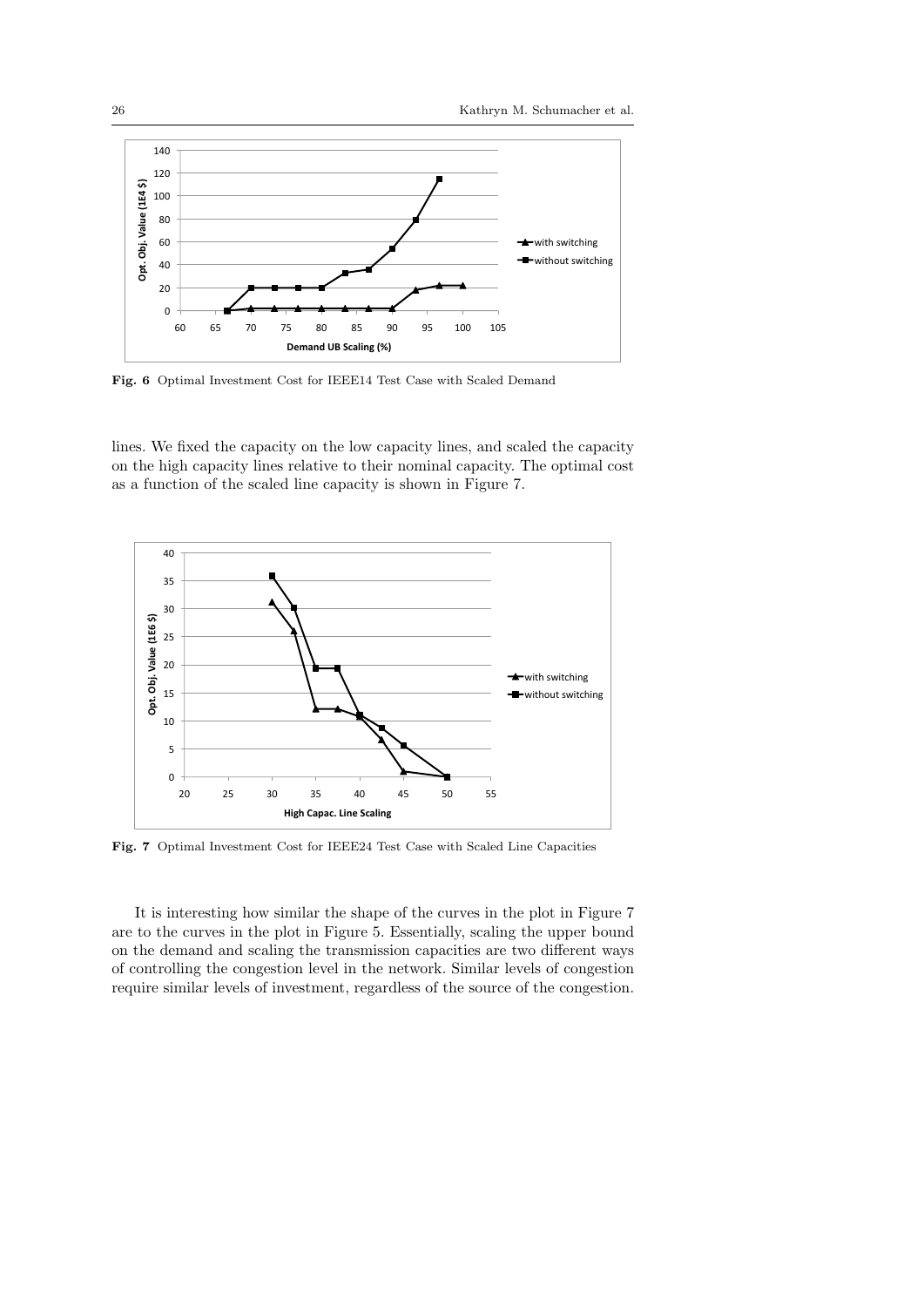# 6 Conclusion

A robust model for the transmission expansion problem has been presented in which there is uncertainty in both possible line failures and nodal demands, and transmission switching is used as a recovery action. The box uncertainty set that we have chosen to model demand uncertainty can represent uncertainty in loads and uncertainty in renewable generation. This robust uncertainty model is appropriate in the transmission expansion setting, as probabilities about possible failures or demand scenarios is typically not available, and avoiding blackout events is a critical priority. Within this conservative planning framework, it is shrewd to consider recovery actions such as transmission switching that would introduce flexibility, allowing the operator to achieve maintain resilient operation for a lower investment cost. The algorithm presented here could be used as a tool to evaluate the potential cost savings of allowing transmission switching as a recovery action for various ranges on the demand/renewable generation.

We have presented an algorithm that is based on the Benders' decomposition framework, but utilizes a novel oracle for identifying unsurvivable contingency-demand events. The development of the oracle allows enables the Benders' routine to be used when the number of all contingency-demand pairs is too large to practically use a naive Benders' decomposition.

In our future work, it would be interesting to explore alternate types of uncertainty sets for the demand and contingencies. For examples, contingencies of larger sizes may be explored, or polyhedral demand uncertainty sets. Additionally, we would like to explore approaches to scaling this algorithm up to larger networks. Furthermore, interesting extensions to the model presented here might include the addition of generator investment decisions, decisions regarding the order in which equipment is installed, or consideration of operational costs.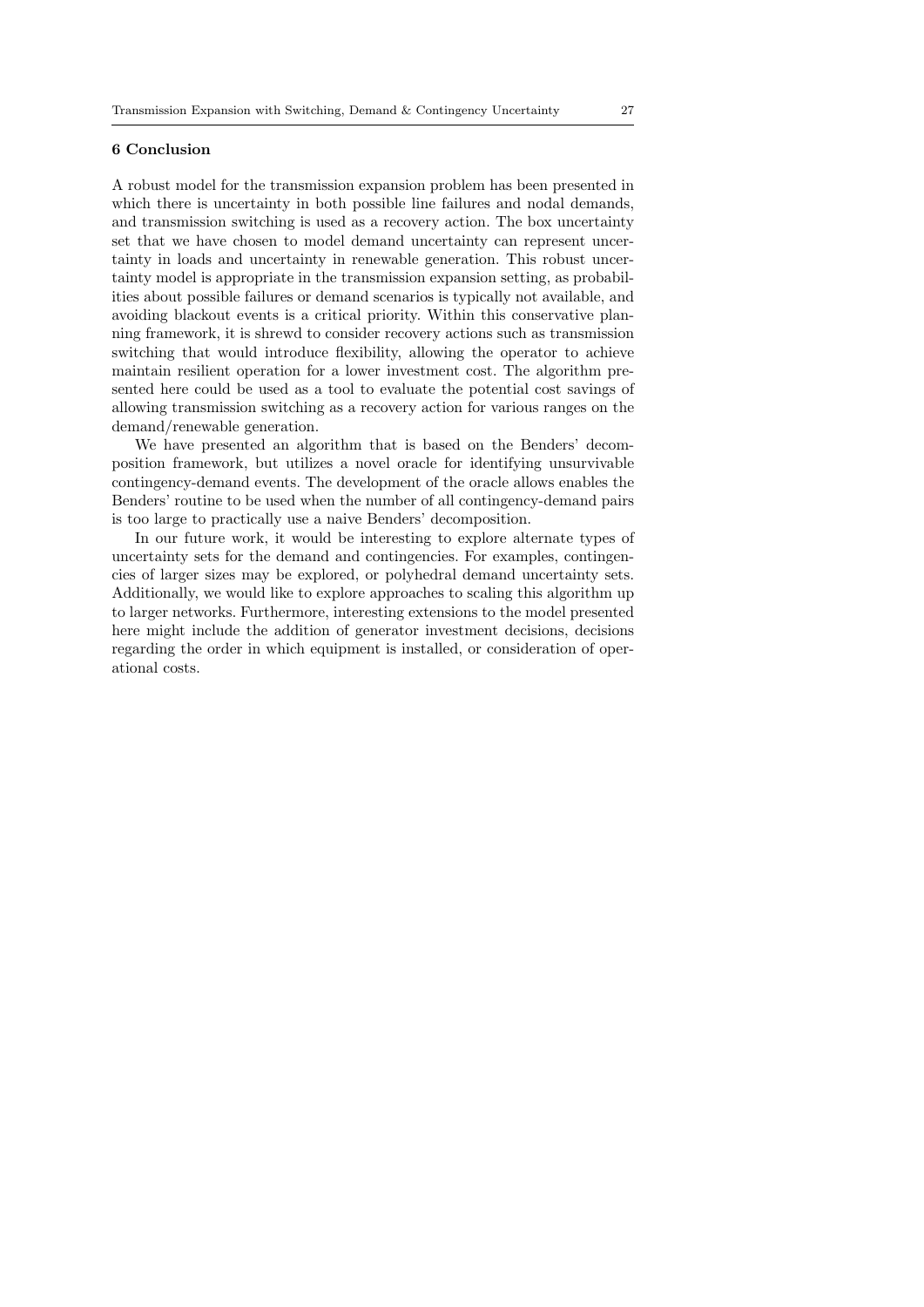# Appendix

The explicit formulation of the deterministic transmission expansion problem is defined as follows, where the contingency  $\bar{c}$  and the demand vector  $\bar{d}$  are known.

The following notation is defined.

# Sets and indices  $N$  set of bus

- set of buses, i.e., nodes in the network.
- $\mathcal G$  set of all generating units. Each generator  $g \in \mathcal G$  is located at exactly one bus *i* ∈  $N$ .
- $\mathcal{G}_i$  set of generating units at bus  $i \in \mathcal{N}$ .
- $i(g)$  the bus i such that  $g \in \mathcal{G}_i$ .
- $\widetilde{\mathcal E}^{\text{cand}}$ set of all candidate transmission elements
- $\mathcal E$  set of all existing and candidate transmission elements. Power may flow in either direction on an arc, but an arbitrary direction is chosen for each arc for convenience of notation.
- $\mathcal{E}_i^{\text{out}}$ set of existing and candidate transmission lines directed out of bus  $i \in \mathcal{N}$ .
- $\mathcal{E}_i^{\mathrm{in}}$ set of existing and candidate transmission lines directed into bus  $i \in$  $\mathcal{N}$ .
- $h(e)$  bus that transmission element e is directed into, i.e., the head of e.
- $t(e)$  bus that transmission element e is directed out of, i.e., the tail of e.

# Parameters

| electrical susceptance on line $e \in \mathcal{E}$ .                              |
|-----------------------------------------------------------------------------------|
| binary parameter indicating the availability of transmission line $e$ in          |
| the contingency. $\bar{c}_e = 1$ indicates that the transmission line e is con-   |
| tained in the contingency and is <i>not</i> available.                            |
| upper bound on the power output at generator $q \in \mathcal{G}$ .                |
| load or renewable generation at bus i. $\bar{d}_i > 0$ represents true demand,    |
| and $d_i < 0$ represents renewable generation.                                    |
| lower and upper bounds, respectively, on phase angle values.                      |
| investment cost of building transmission line $e \in \mathcal{E}^{\text{cand}}$ . |
| investment cost of building transmission switching equipment on line              |
| $e \in \mathcal{E}$ .                                                             |
| capacity on power flow on transmission line $e \in \mathcal{E}$ .                 |
|                                                                                   |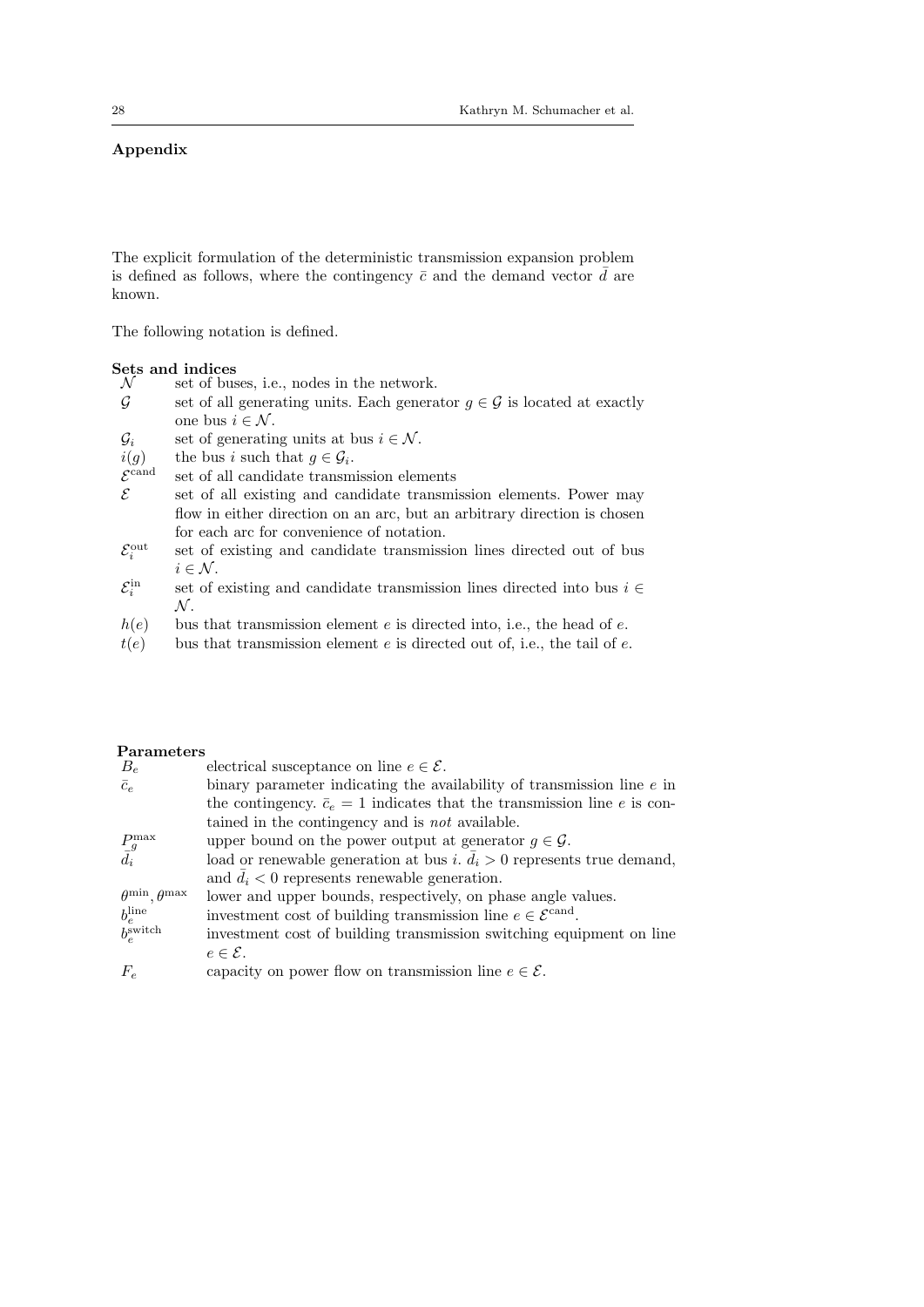| <b>Variables</b>      |                                                                             |
|-----------------------|-----------------------------------------------------------------------------|
| $x_e^{\text{line}}$   | binary transmission expansion variable, equals $1$ if transmission line $e$ |
|                       | is built, for all $e \in \mathcal{E}^{\text{cand}}$ .                       |
| $x_e^{\text{switch}}$ | binary switching equipment investment variable, equals 1 if transmis-       |
|                       | sion switching equipment is built on line e, for all $e \in \mathcal{E}$    |
| $p_g$                 | power output at generator g, for all $g \in \mathcal{G}$ .                  |
| $f_e$                 | power flow on transmission element e, for all $e \in \mathcal{E}$ .         |
| $\theta_i$            | phase angle of bus i, for all $i \in \mathcal{N}$ .                         |
| $r_i$                 | net power injection at node i, for all $i \in \mathcal{N}$ .                |
| $w_{e}$               | binary transmission switching variable, equals 1 if transmission line is    |

switched out (i.e., effectively removed), for all  $e \in \mathcal{E}$ .

The explicit deterministic transmission expansion problem is as follows:

$$
\min \quad \sum_{e \in \mathcal{E}^{\text{cand}}} b_e^{\text{line}} x_e^{\text{line}} + \sum_{e \in \mathcal{E}} b_e^{\text{switch}} x_e^{\text{switch}} \tag{11a}
$$

$$
\sum_{g \in G_i} p_g + \sum_{e \in \mathcal{E}_i^{\text{in}}} f_e - \sum_{e \in \mathcal{E}_i^{\text{out}}} f_e - r_i = 0 \quad \forall i \in N
$$
\n(11b)

$$
\theta^{\min} \le \theta_i \le \theta^{\max} \quad \forall i \in \mathcal{N} \tag{11c}
$$

$$
-F_e(1 - \bar{c}_e - w_e) \le f_e \le F_e(1 - \bar{c}_e - w_e) \quad \forall e \in \mathcal{E}
$$
\n(11d)

$$
w_e \le 1 - \bar{c}_e \quad \forall e \in \mathcal{E} \tag{11e}
$$

$$
w_e \le x_e^{\text{switch}} \quad \forall e \in \mathcal{E}
$$
  
\n
$$
0 \le p_g \le P_g^{\text{max}} \quad \forall g \in \mathcal{G}
$$
\n(11f)\n(11g)

$$
B_e(\theta_{t(e)} - \theta_{h(e)}) - f_e \le M(\bar{c}_e + w_e) \quad \forall e \in E \setminus \mathcal{E}^{\text{cand}} \tag{11h}
$$

$$
B_e(\theta_{t(e)} - \theta_{h(e)}) - f_e \ge -M(\bar{c}_e + w_e) \quad \forall e \in E \setminus \mathcal{E}^{\text{cand}} \tag{11}
$$

$$
B_e(\theta_{t(e)} - \theta_{h(e)}) - f_e - M(1 - x_e^{\text{line}} + \bar{c}_e + w_e) \le 0 \quad \forall e \in \mathcal{E}^{\text{cand}} \tag{11}
$$

$$
B_e(\theta_{t(e)} - \theta_{h(e)}) - f_e + M(1 - x_e^{\text{line}} + \bar{c}_e + w_e) \ge 0 \quad \forall e \in \mathcal{E}^{\text{cand}} \tag{11k}
$$

$$
-F_e x_e^{\text{line}} \le f_e \le F_e x_e^{\text{line}} \quad \forall e \in \mathcal{E}^{\text{cand}}
$$
  
\n
$$
r_i = \bar{d}_i \quad \forall i \in \mathcal{N}
$$
\n(11h)

$$
x_e^{\text{line}} \in \{0, 1\} \quad \forall e \in \mathcal{E}^{\text{cand}} \tag{11n}
$$

$$
x_{\varepsilon}^{\text{switch}} \in \{0, 1\} \quad \forall e \in \mathcal{E} \tag{11o}
$$

$$
w_e \in \{0, 1\} \quad \forall e \in \mathcal{E} \tag{11p}
$$

The objective (11a) minimizes the total investment cost of building new transmission lines and transmission switching equipment.

Constraint (11b) requires that power flow balance must be met at each node. Constraint (11c) requires that the node phase angles are within the upper and lower bounds. Constraint (11d) requires that the line flows be within upper and lower bounds if the line is available. The power flow is forced to 0 if the power line is disrupted in the contingency, or if the transmission line is switched out. Constraint (11e) requires that a line can only be switched out if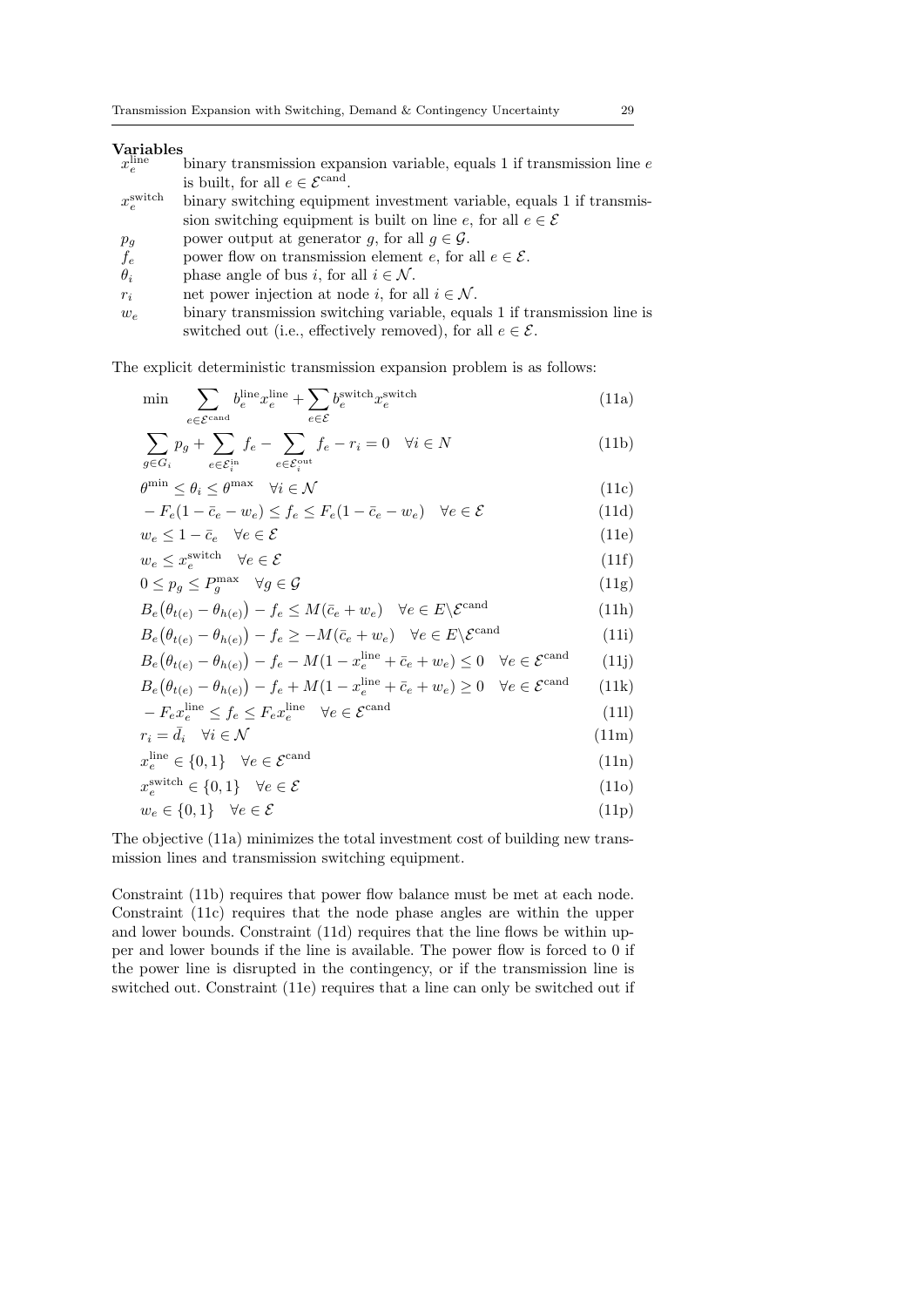that line is not disrupted in the contingency. Constraint set (11f) requires that a line cannot be switched out unless transmission switching equipment has been installed on that line. Constraint (11g) specifies that the power output at a generator must be less than its upper bound. The lower bound on the generator dispatch is set equal to 0 because it is assumed that the generator is allowed to be operated in regimes that are inefficient but allowable for short periods when the system is stressed. Constraints (11h)-(11i) specify that, for all existing transmission lines, the DC power flow constraints must be enforced if the transmission line is not contained in the contingency and is not switched out.

Constraints (11j)-(11k) specifies that, for all candidate transmission lines, if the line is built, the DC power flow constraints must be enforced if the transmission line is not contained in the contingency and is not switched out. Constraint (11l) specifies that, for all candidate transmission lines, the power flow must be 0 for all transmission lines that are not built. Constraint (11m) specifies that net power flow injection at each node must be equal to the power demand or renewable generation at that node.

Acknowledgements This work was supported in part by an NSF Graduate Student Fellowship.

Sandia National Laboratories' Laboratory-Directed Research funded portions of this work. Sandia National Laboratories is a multi-program laboratory managed and operated by Sandia Corporation, a wholly owned subsidiary of Lockheed Martin Corporation, for the U.S. Department of Energy's National Nuclear Security Administration under contract DE-AC04- 94AL85000.

# References

- 1. Alguacil, N., Arroyo, J.M., Carrión, M.: Transmission network expansion planning under deliberate outages. In: Handbook of Power Systems I, pp. 365–389. Springer (2010)
- 2. Arroyo, J., Fernández, F.: A genetic algorithm approach for the analysis of electric grid interdiction with line switching. In: Intelligent System Applications to Power Systems, 2009. ISAP'09. 15th International Conference on, pp. 1–6. IEEE (2009)
- 3. Binato, S., De Oliveira, G.C., De Araújo, J.L.: A greedy randomized adaptive search procedure for transmission expansion planning. IEEE Transactions on Power Systems 16(2), 247–253 (2001)
- 4. Center for the New Energy Economy: State renewable portfolio standards hold steady or expand in 2013 session (2013). http://www.aeltracker.org/graphics/uploads/2013- State-By-State-RPS-Analysis.pdf
- 5. Choi, J., Tran, T., El-Keib, A., Thomas, R., Oh, H., Billinton, R.: A method for transmission system expansion planning considering probabilistic reliability criteria. Power Systems, IEEE Transactions on 20(3), 1606–1615 (2005)
- 6. Da Silva, E.L., Ortiz, J.A., de Oliveira, G.C., Binato, S.: Transmission network expansion planning under a tabu search approach. IEEE Transactions on Power Systems 16(1), 62–68 (2001)
- 7. Delgadillo, A., Arroyo, J., Alguacil, N.: Analysis of electric grid interdiction with line switching. IEEE Trans. on Power Syst. 25(2), 633–641 (2010)
- 8. Fisher, E., O'Neill, R., Ferris, M.: Optimal transmission switching. IEEE Trans. on Power Syst. 23(3), 1346–1355 (2008)
- 9. Freris, L.L., Sasson, A.M.: Investigation of the load-flow problem. In: Proceedings of the Institution of Electrical Engineers, vol. 115, pp. 1459–1470. IET (1968)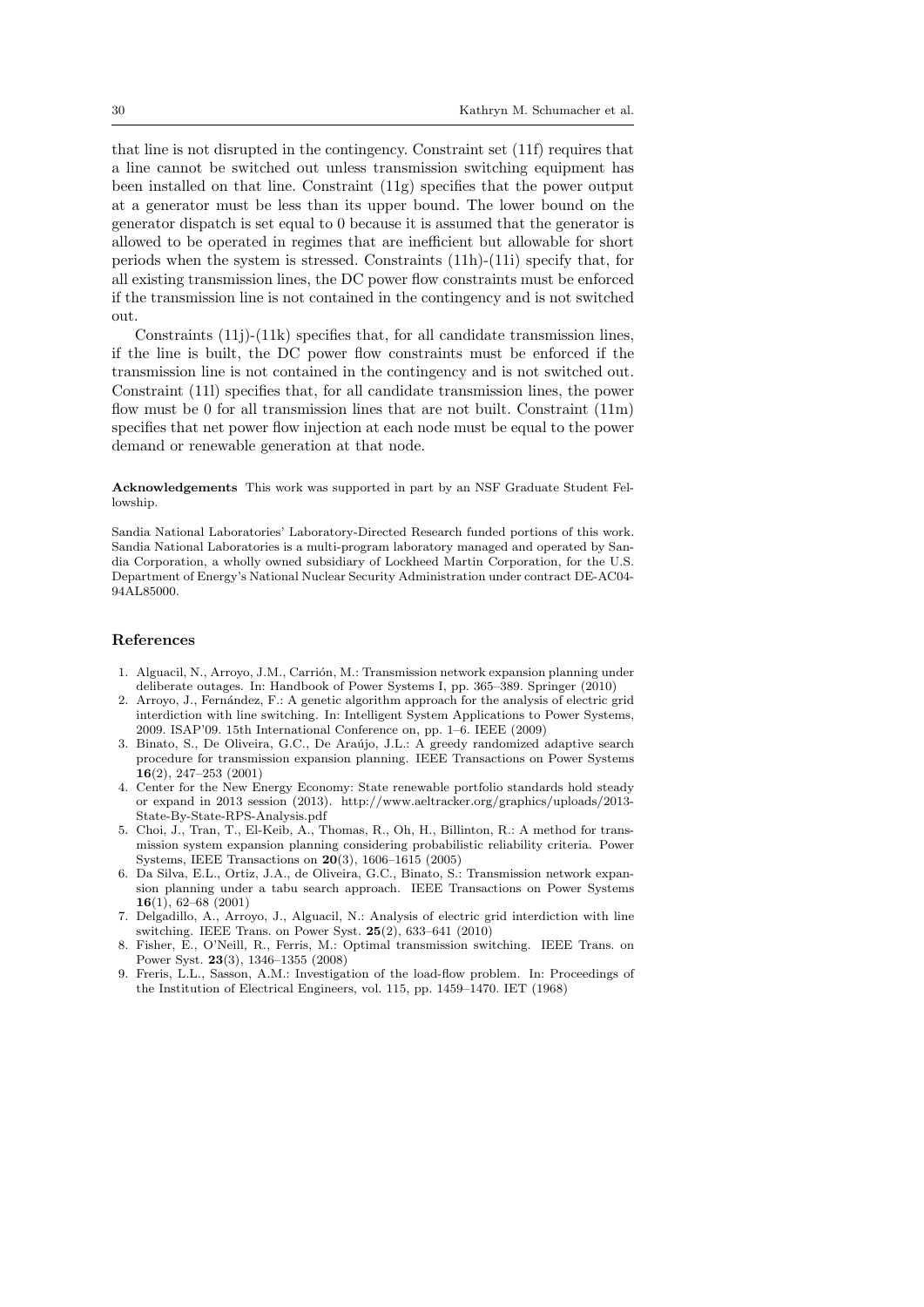- 10. Garver, L.L.: Transmission network estimation using linear programming. IEEE Transactions on Power Apparatus and Systems PAS-89(7), 1688–1697 (1970)
- 11. Grigg, C., Wong, P., Albrecht, P., Allan, R., Bhavaraju, M., Billinton, R., Chen, Q., Fong, C., Haddad, S., Kuruganty, S., et al.: The IEEE reliability test system-1996. IEEE Trans. on Power Systems 14(3), 1010–1020 (1999). http://www.ee.washington.edu/research/pstca/
- 12. Gupte, A., Ahmed, S., Cheon, M.S., Dey, S.: Solving mixed integer bilinear problems using milp formulations. SIAM Journal on Optimization 23(2), 721–744 (2013)
- 13. Hedman, K., Ferris, M., O'Neill, R., Fisher, E., Oren, S.: Co-optimization of generation unit commitment and transmission switching with N-1 reliability. IEEE Transactions on Power Syst. 25(2), 1052–1063 (2010)
- 14. Hedman, K., O'Neill, R., Fisher, E., Oren, S.: Optimal transmission switching with contingency analysis. IEEE Trans. on Power Syst. 24(3), 1577–1586 (2009)
- 15. Hedman, K., Oren, S., O'Neill, R.: Optimal transmission switching: economic efficiency and market implications. J. of Regulatory Econ.  $40(2)$ , 111–140 (2011)
- 16. Hemmati, R., Hooshmand, R.A., Khodabakhshian, A.: Market based transmission expansion and reactive power planning with consideration of wind and load uncertainties. Renewable and Sustainable Energy Reviews 29, 1–10 (2014)
- 17. Jabr, R.A.: Robust transmission network expansion planning with uncertain renewable generation and loads. IEEE Transactions on Power Systems 28(4), 4558–4567 (2013)
- 18. Jiang, R., Zhang, M., Li, G., Guan, Y.: Two-stage robust power grid optimization problem. submitted to Journal of Operations Research (2010)
- 19. Khanabadi, M., Ghasemi, H., Doostizadeh, M.: Optimal transmission switching considering voltage security and n-1 contingency analysis. IEEE Trans. on Power Syst. 28(1) (2013)
- 20. Khodaei, A., Shahidehpour, M.: Transmission switching in security-constrained unit commitment. IEEE Transactions on Power Systems 25(4), 1937–1945 (2010)
- 21. Khodaei, A., Shahidehpour, M., Kamalinia, S.: Transmission switching in expansion planning. IEEE Trans. on Power Syst. 25(3), 1722–1733 (2010)
- 22. Latorre, G., Cruz, R.D., Areiza, J.M., Villegas, A.: Classification of publications and models on transmission expansion planning. Power Systems, IEEE Transactions on 18(2), 938–946 (2003)
- 23. Li, M., Luh, P.B., Michel, L.D., Zhao, Q., Luo, X.: Corrective line switching with security constraints for the base and contingency cases. Power Systems, IEEE Transactions on 27(1), 125–133 (2012)
- 24. López, J.Á., Ponnambalam, K., Quintana, V.H.: Generation and transmission expansion under risk using stochastic programming. Power Systems, IEEE Transactions on 22(3), 1369–1378 (2007)
- 25. Romero, N., Xu, N., Nozick, L.K., Dobson, I., Jones, D.: Investment planning for electric power systems under terrorist threat. Power Systems, IEEE Transactions on 27(1), 108– 116 (2012)
- 26. Romero, R., Gallego, R., Monticelli, A.: Transmission system expansion planning by simulated annealing. IEEE Transactions on Power Systems 11(1), 364–369 (1996)
- 27. Romero, R., Monticelli, A., Garcia, A., Haffner, S.: Test systems and mathematical models for transmission network expansion planning. IEE Proceedings-Generation, Transmission and Distribution  $149(1)$ ,  $27-36$   $(2002)$
- 28. Shirokikh, O., Sorokin, A., Boginski, V.: A note on transmission switching in electric grids with uncertain line failures. Energy Systems 4(4), 419–430 (2013)
- 29. Silva, I.J., Rider, M.J., Romero, R., Murari, C.A.: Transmission network expansion planning considering uncertainty in demand. Power Systems, IEEE Transactions on 21(4), 1565–1573 (2006)
- 30. Sorokin, A., Portela, J., Pardalos, P.M.: Algorithms and models for transmission expansion planning. In: Handbook of Networks in Power Systems I, pp. 395–433. Springer (2012)
- 31. Villumsen, J.C., Bronmo, G., Philpott, A.B.: Line capacity expansion and transmission switching in power systems with large-scale wind power. IEEE Trans. on Power Syst. 28(2), 731–739 (2013)